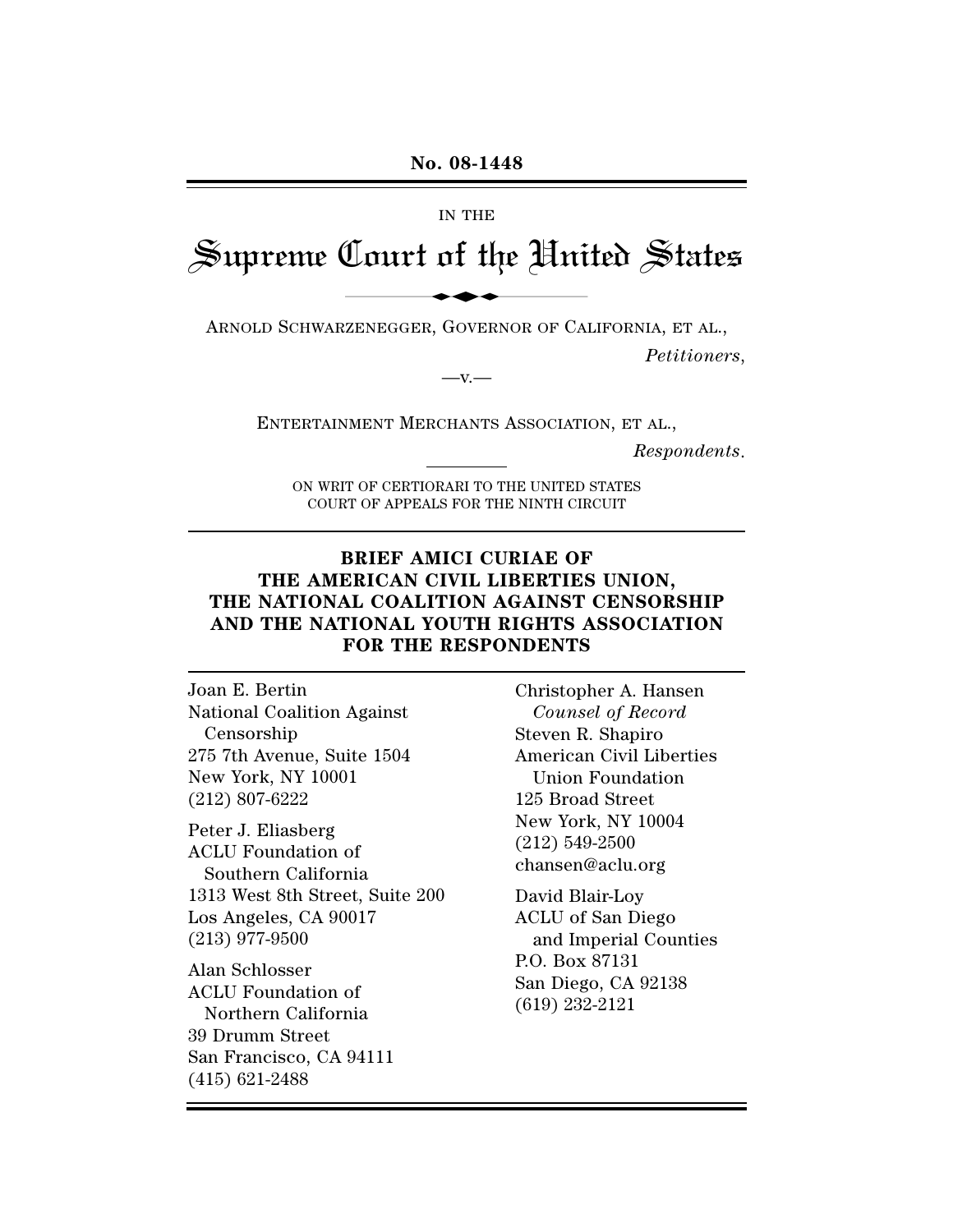# **TABLE OF CONTENTS**

|         | TABLE OF AUTHORITIESii                                                                                                                                         |
|---------|----------------------------------------------------------------------------------------------------------------------------------------------------------------|
|         |                                                                                                                                                                |
|         | STATEMENT OF THE CASE 3                                                                                                                                        |
|         |                                                                                                                                                                |
|         |                                                                                                                                                                |
| I.      | IF CALIFORNIA'S BAN APPLIES TO<br>THE ONLINE SALE OR USE OF<br>VIDEO GAMES, IT IS UNCONSTI-<br>TUTIONAL PURSUANT TO BUTLER<br>V. MICHIGAN AND RENO V. ACLU. .9 |
| $\Pi$ . | IF THE STATUTE DOES NOT APPLY<br>TO ONLINE SALES, IT SERVES NO<br>PURPOSE EXCEPT TO ABRIDGE<br>THE CONSTITUTIONAL RIGHTS                                       |
|         | A. The Statute Fails to Serve Even Its<br>Asserted Purpose If It Does Not<br>Apply To Online Sales And Game                                                    |
|         | B. The Statute's Definitional Terms<br>Highlight The Threat To Minors'<br>First Amendment Rights 16                                                            |
|         | III. CALIFORNIA'S DEFENSE OF THE<br>STATUTE EVISCERATES THE<br><b>FIRST AMENDMENT FOR</b>                                                                      |
|         |                                                                                                                                                                |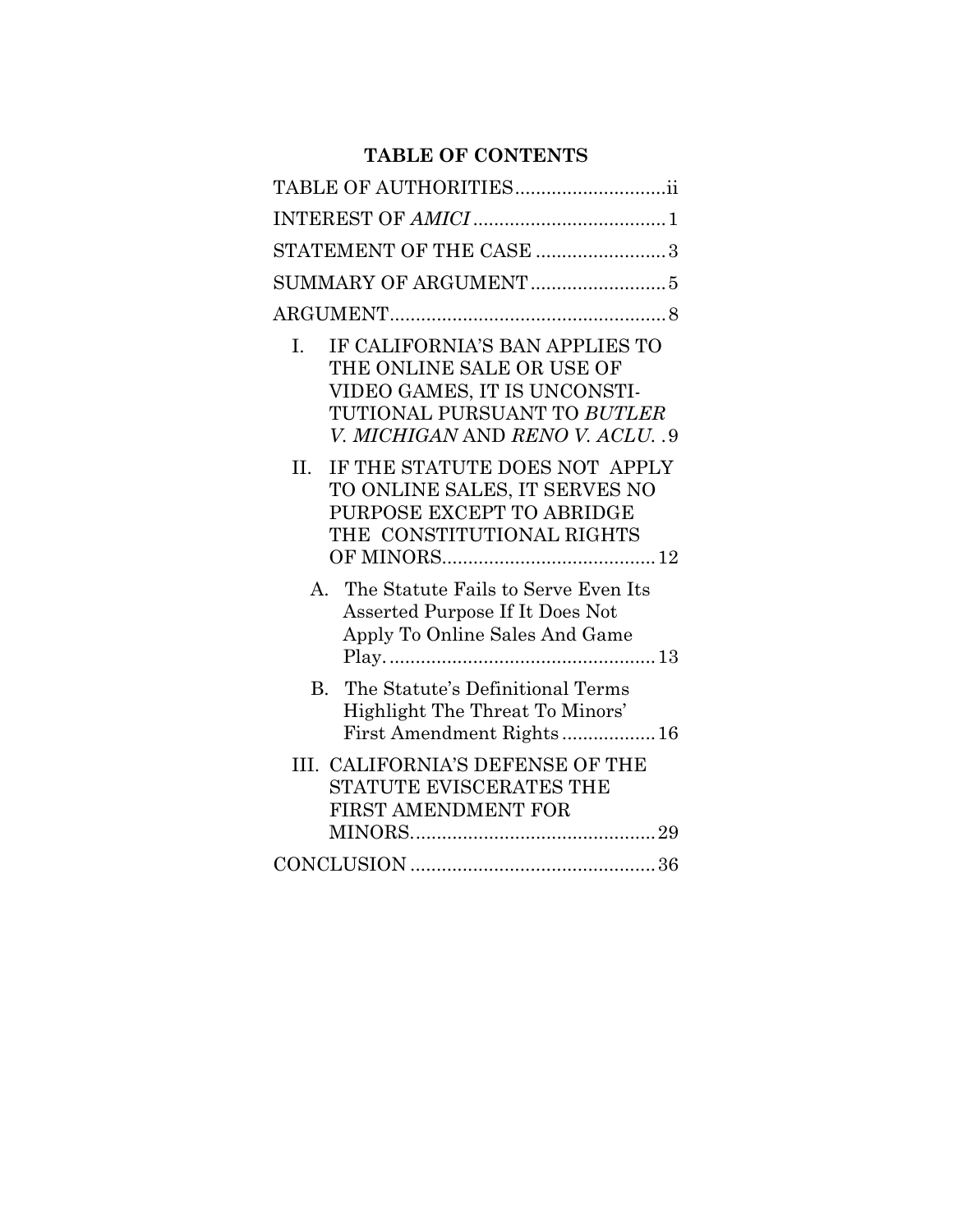# **TABLE OF AUTORITIES**

# **Cases**

| $ACLU$ v. Gonzales,<br>478 F. Supp. 2d 775 (E.D. Pa. 2007), $\alpha f/d$<br>sub nom. American Civil Liberties Union v.<br><i>Mukasey</i> , 534 F.3d 181 (3d Cir. 2008)11 |
|--------------------------------------------------------------------------------------------------------------------------------------------------------------------------|
| $ACLU$ v. Mukasey,                                                                                                                                                       |
| Am. Amusement Mach. Ass'n v. Kendrick,                                                                                                                                   |
| Ashcroft v. ACLU,                                                                                                                                                        |
| Ashcroft v. ACLU,                                                                                                                                                        |
| Bering v. SHARE,<br>721 P.2d 918 (Wash. 1986) 34                                                                                                                         |
| Bolger v. Youngs Drug Products,                                                                                                                                          |
| Bose Corp. v. Consumers Union,                                                                                                                                           |
| Butler v. Michigan,<br>352 U.S. 380 (1957) 6, 12, 27, 31                                                                                                                 |
| Denver Area v. FCC, 518 U.S. 727 (1996)34                                                                                                                                |
| Dyer v. Placer County, 27 P. 197 (1891)  4                                                                                                                               |
| Entm't Merchs. Ass'n v. Schwarzenegger,<br>410 F. Supp. 2d 1034 (N.D. Cal. 2005),<br>aff'd 556 F.3d 950 (9th Cir. 2009) 5                                                |
| FCC v. Pacifica Fdt, 438 U.S. 726 (1978)35                                                                                                                               |

ii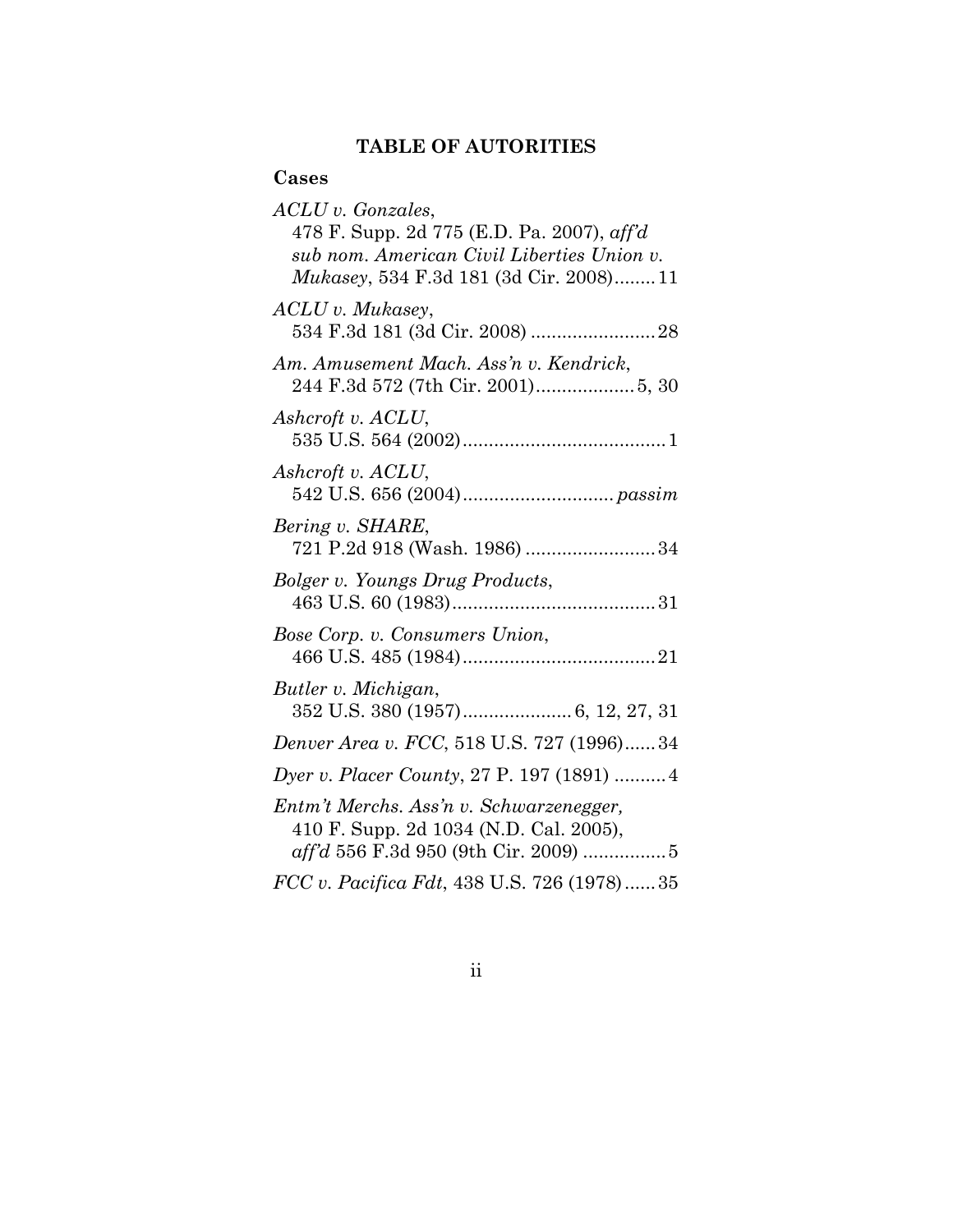| Fox Television v. FCC, No. 06-1760-ag, 06-<br>2750-ag, 06-5358-ag., 2010 WL 2736937 |
|-------------------------------------------------------------------------------------|
| Hodgkins ex rel. Hodgkins v. Peterson,<br>355 F.3d 1048 (7th Cir. 2004)30           |
| Interactive Digital Software Ass'n v. St. Louis,                                    |
| Johnson v. City of Opelousas,<br>658 F.2d 1065 (5th Cir. 1981) 30                   |
| Lorrilard v. Reilly, 533 U.S. 525 (2001)  34                                        |
| Luke Records Inc. v. Navarro,<br>960 F.2d 134 (11th Cir. 1992)33                    |
| Meyer v. Nebraska, 262 U.S. 390 (1923)32                                            |
| Miller v. California,<br>413 U.S. 15 (1973) 16, 17, 19                              |
| Morse v. Frederick,                                                                 |
| Mut. Film Corp. v. Industrial Comm'n,                                               |
| Nunez ex rel. Nunez v. City of San Diego,<br>114 F.3d 935 (9th Cir. 1997)30         |
| People v. Anderson,<br>191 Cal. App.3d 207 Cal. Rptr. 329                           |
| Pope v. Illinois, 481 U.S. 497 (1987)21                                             |
| Qutb ex rel Qutb v. Strauss,                                                        |
| Reno v. ACLU, 521 U.S. 844 (1997) passim                                            |
| Roper v. Simmons, 543 U.S. 551 (2005) 28                                            |

iii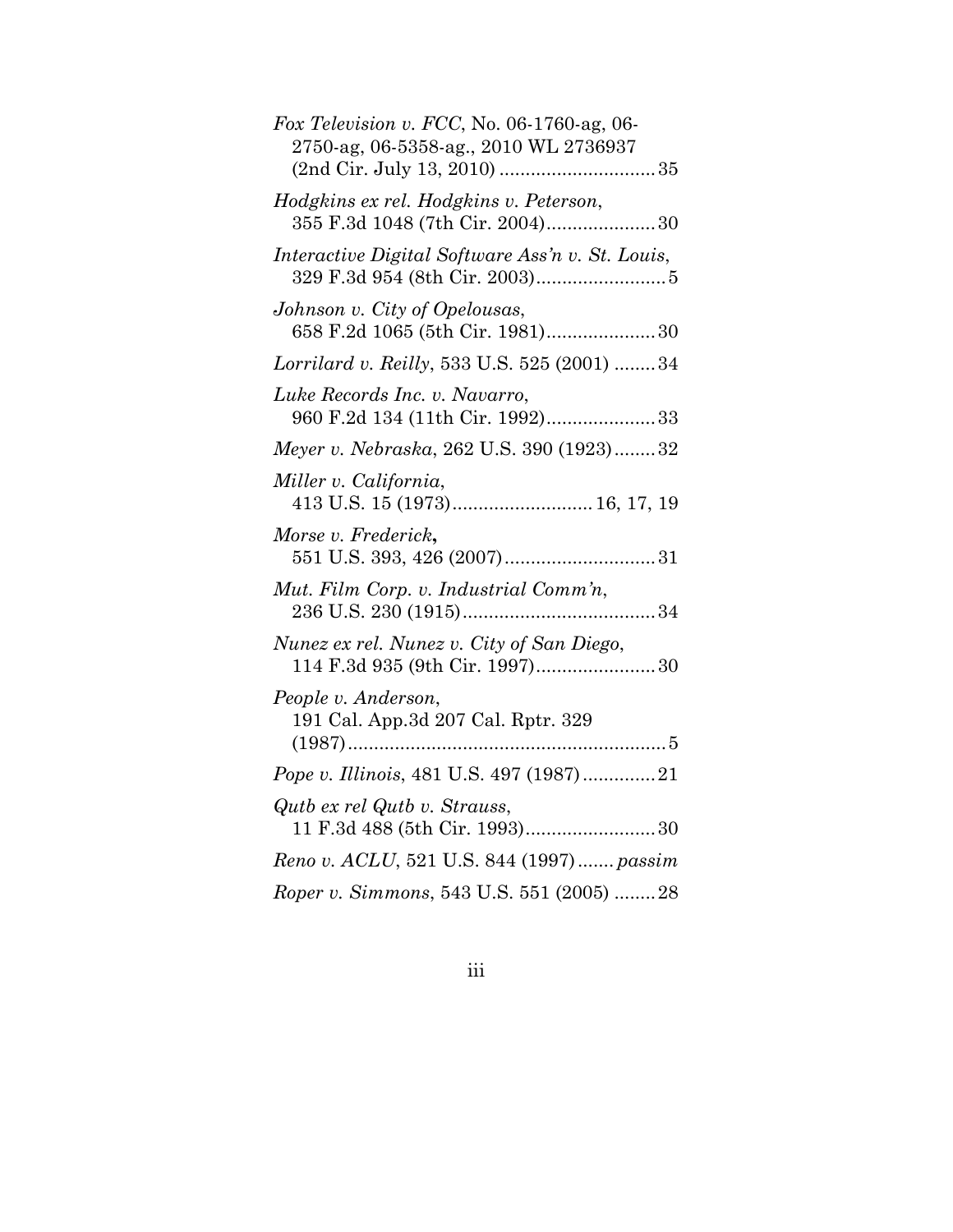| Sable Comm. v. FCC,                                                     |
|-------------------------------------------------------------------------|
| Safford Unified School District v. Redding,                             |
| Tinker v. Des Moines Ind. Sch. Dist.,                                   |
| U.S. v. Playboy,                                                        |
| U.S. v. Stevens,                                                        |
| Video Software Dealers Ass'n v.<br><i>Schwarzenegger</i> , 556 F.3d 950 |
| <i>Wisconsin v. Yoder, 406 U.S. 205 (1972) 32</i>                       |

# **Statutory and Constitutional Provisions**

| Cal. Civ. Code |  |
|----------------|--|
|                |  |
|                |  |
|                |  |
|                |  |
|                |  |
|                |  |
|                |  |
|                |  |
|                |  |
|                |  |
|                |  |

iv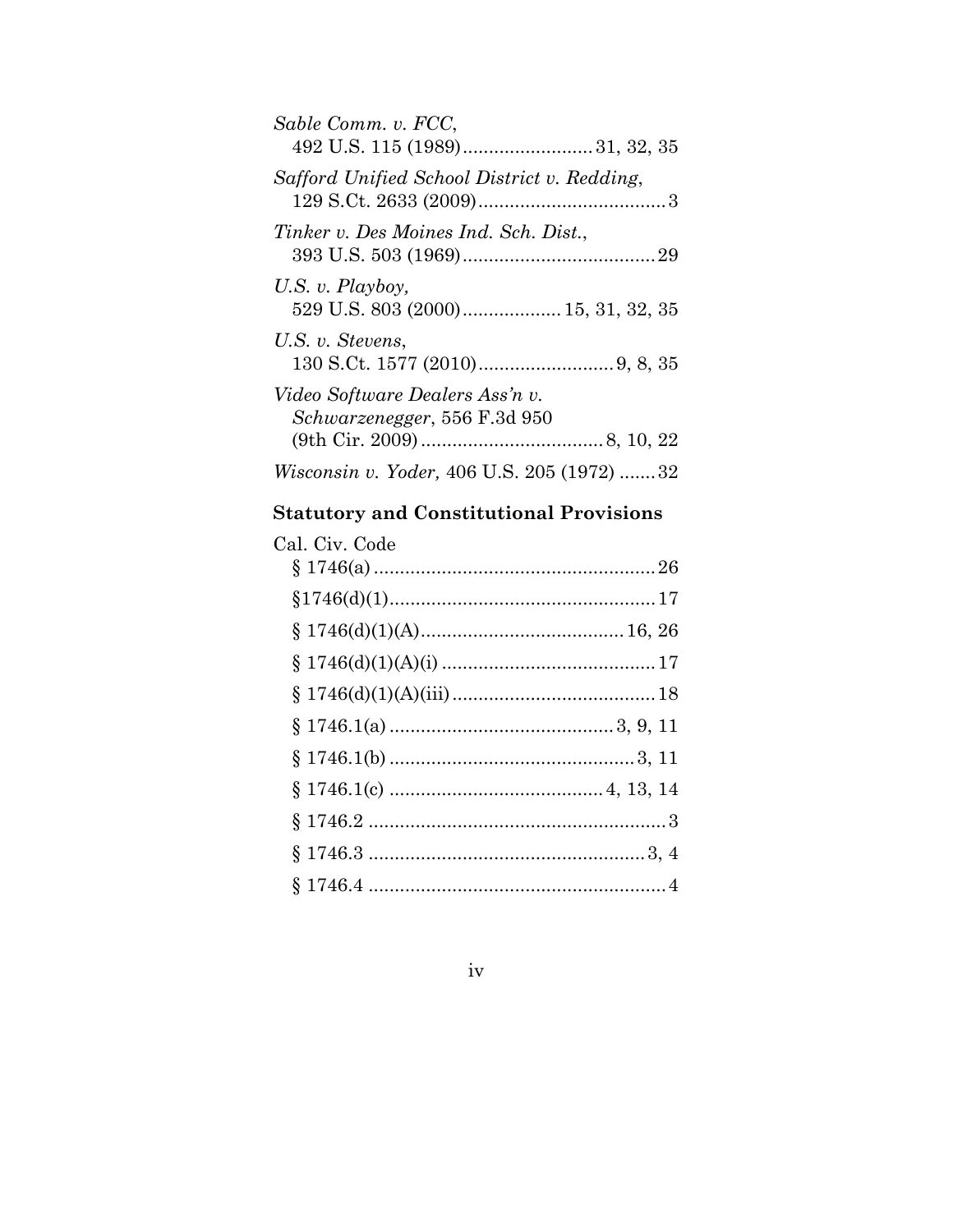| Cal. Penal Code |  |
|-----------------|--|
|                 |  |
|                 |  |

# **Other Authorities**

| About the TV Ratings and V-Chip,<br>TV Parental Guidelines,<br>http://www.tvguidelines.org/ (last visited                                    |
|----------------------------------------------------------------------------------------------------------------------------------------------|
| All Game Rentals .com,<br>http://www.allgamerentals.com                                                                                      |
| Catherine J. Ross,<br>Anything Goes: Examining the State's<br>Interest in Protecting Children from<br>Controversial Speech, 53 Vanderbilt L. |
| Cheryl Olson,<br>Children's Motivations for Video Game<br>Play in the Context of Normal Development,<br>14 Rev. Gen. Psychol. 180 (2010) 23  |
| David Hajdu,<br>The Ten-Cent Plague (2008) 33, 35                                                                                            |
| Eric Nylund,                                                                                                                                 |
| Fed. Trade Comm'n, Marketing Violent<br>Entertainment to Children $28(2007)14,15$                                                            |
| Fwiffo, <i>Postal 2</i> , Game Over Online<br>(Apr. 7, 2003, 1:07 p.m.), http://game-                                                        |

v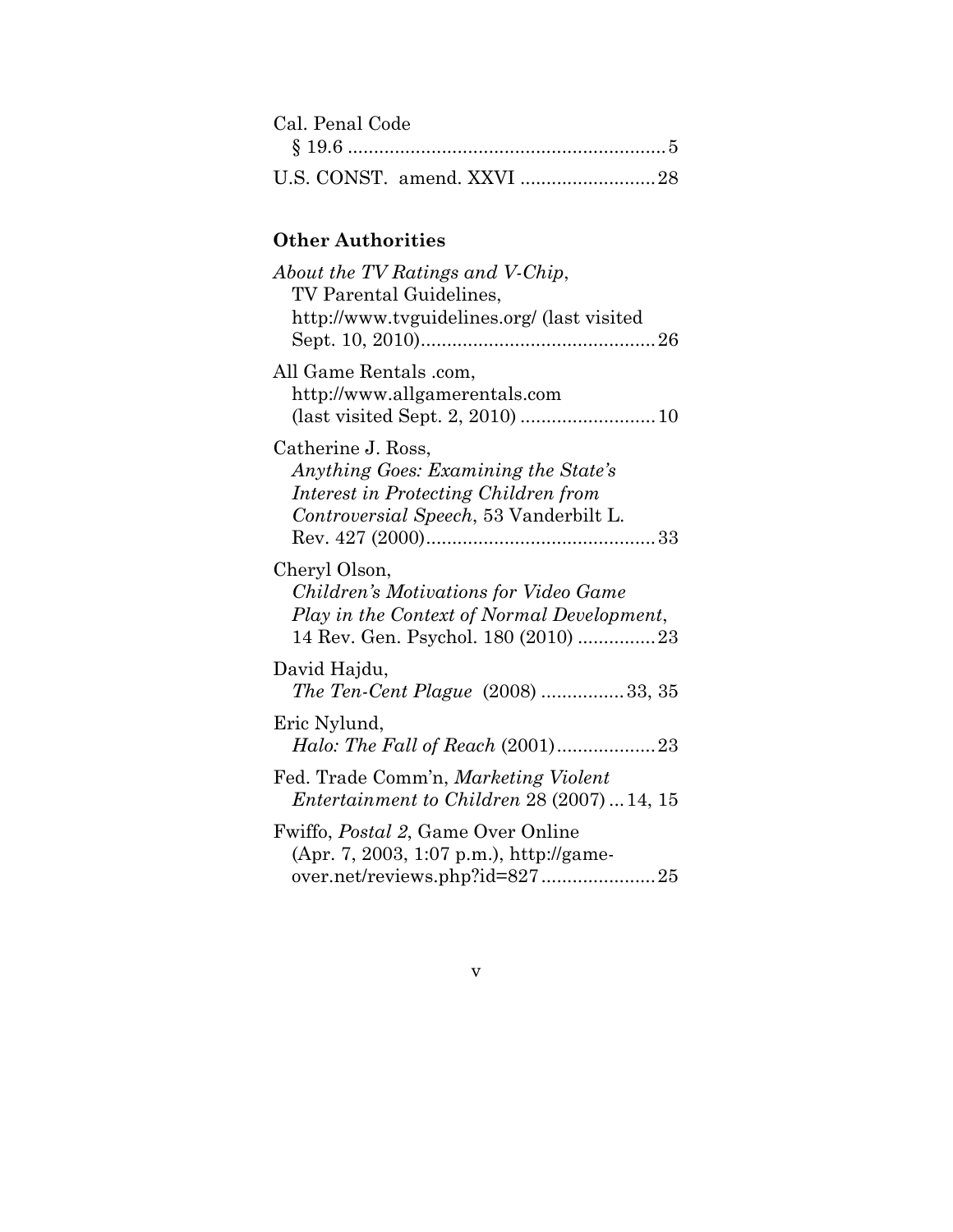| Game Ratings & Descriptor Guide, Ent.<br>Software Rating Board, http://www.esrb.org<br>/ratings/ratings_guide.jsp<br>Gerard Jones, Killing Monsters (2002)23<br>Grand Theft Auto IV, Wikipedia,<br>http://en.wikipedia.org/wiki/Grand_Theft<br>$\_\text{Auto\_IV}$ (last visited Sept. 3, 2010)20<br>Marjorie Heins,<br>Not in Front of the Children (2001)33<br>Our Activities, National Coalition Against<br>Censorship, http://ncac.org/p.php?rel=3929<br>Purchasing video games,<br>http://www.purchasing-video-games.com<br>Richard Clifford,<br>Postal 2: Decidedly Controversial FPS Gets<br>the Ferrago Verdict, play.tm (May 20, 2003), |
|--------------------------------------------------------------------------------------------------------------------------------------------------------------------------------------------------------------------------------------------------------------------------------------------------------------------------------------------------------------------------------------------------------------------------------------------------------------------------------------------------------------------------------------------------------------------------------------------------------------------------------------------------|
|                                                                                                                                                                                                                                                                                                                                                                                                                                                                                                                                                                                                                                                  |
|                                                                                                                                                                                                                                                                                                                                                                                                                                                                                                                                                                                                                                                  |
|                                                                                                                                                                                                                                                                                                                                                                                                                                                                                                                                                                                                                                                  |
|                                                                                                                                                                                                                                                                                                                                                                                                                                                                                                                                                                                                                                                  |
|                                                                                                                                                                                                                                                                                                                                                                                                                                                                                                                                                                                                                                                  |
|                                                                                                                                                                                                                                                                                                                                                                                                                                                                                                                                                                                                                                                  |
| http://play.tm/review/1631/postal-2/ 25                                                                                                                                                                                                                                                                                                                                                                                                                                                                                                                                                                                                          |
| Rio Waye,<br>The Longest Video Games To Beat of All<br><i>Time</i> , Helium, http://www.helium.com<br>/items/1757848-the-longest-video-games-to-<br>beat-of-all-time<br>(last visited Sept. 10, 2010)  19                                                                                                                                                                                                                                                                                                                                                                                                                                        |

vi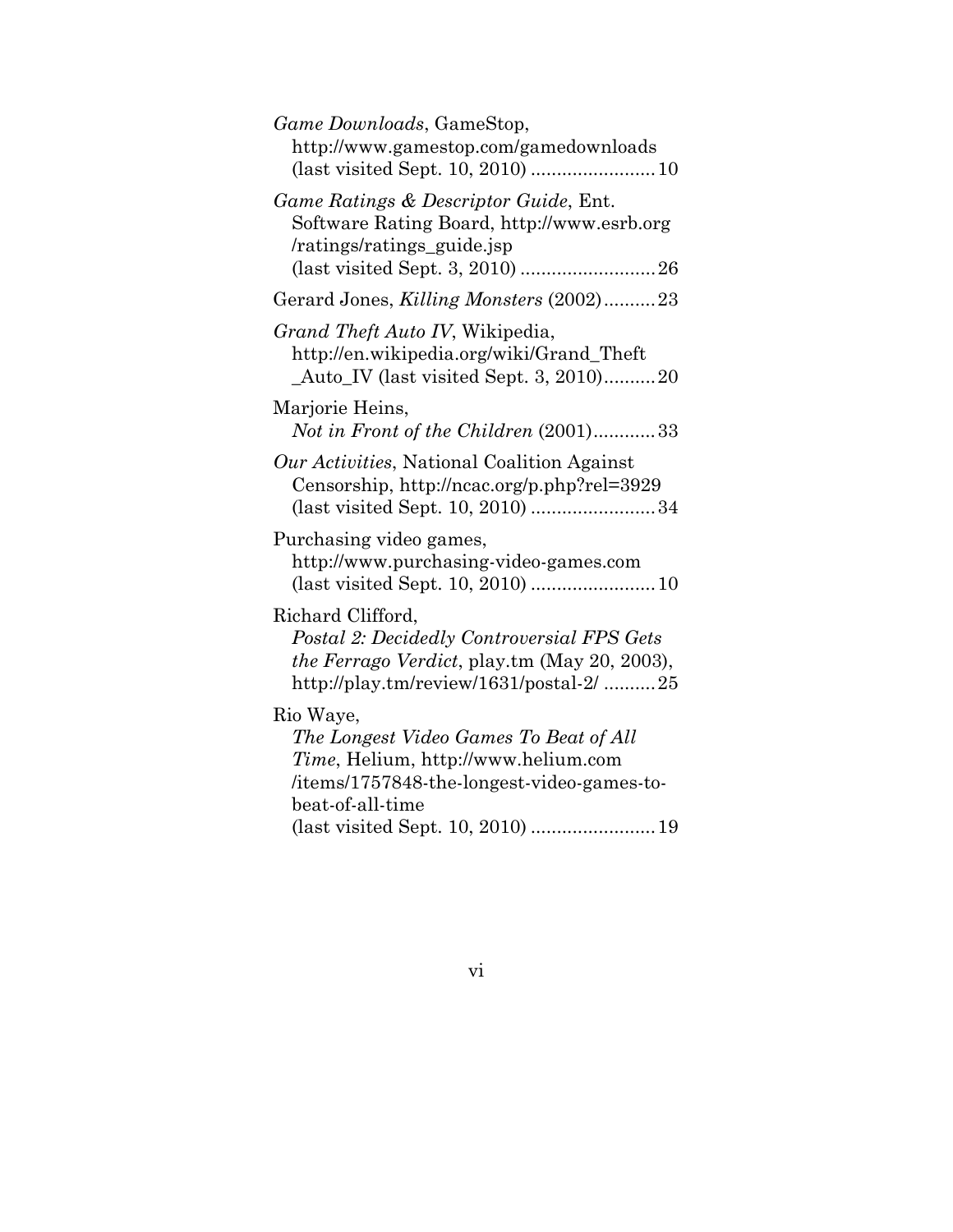| Schwarzenegger v Gamers – Help Us Fight      |
|----------------------------------------------|
| Back, national youth rights association      |
| (August 11, 2010, 2:11 p.m.),                |
| http://blog.youthrights.org/2010/08/11/schwa |
| rzenegger_v_gamers_help_us_fight_back#co     |
|                                              |
| Comments:                                    |
| Adam, Comment to Schwarzenegger v            |
| <i>Gamers, supra</i> (Aug. 13, 2010,         |
|                                              |
| Alexx Souter, Comment to                     |
| Schwarzenegger v Gamers, supra               |
| (Aug. 15, 2010, 1:21 a.m.)25                 |
| Matt, Comment to Schwarzenegger v            |
| <i>Gamers, supra</i> (Aug. 12, 2010,         |
|                                              |
| Mikkel Paulson, Comment to                   |
| Schwarzenegger v Gamers, supra               |
| (Aug. 13, 2010, 9:37 p.m.).                  |
| Narella, Comment to Schwarzenegger v         |
| Gamers, supra (Aug. 12, 2010,                |
|                                              |
| SoulRiser, Comment to Schwarzenegger         |
| v Gamers, supra (Aug. 13, 2010,              |
|                                              |
| Seth Schiesel,                               |
| Forget it, Niko, It's Liberty City, a        |
| Dystopian Dream, N.Y. Times, Apr. 28,        |
| $\ldots \ldots 25$                           |
| Steam & Game Stats, Steam,                   |
| http://store.steampowered.com/stats/         |
|                                              |

vii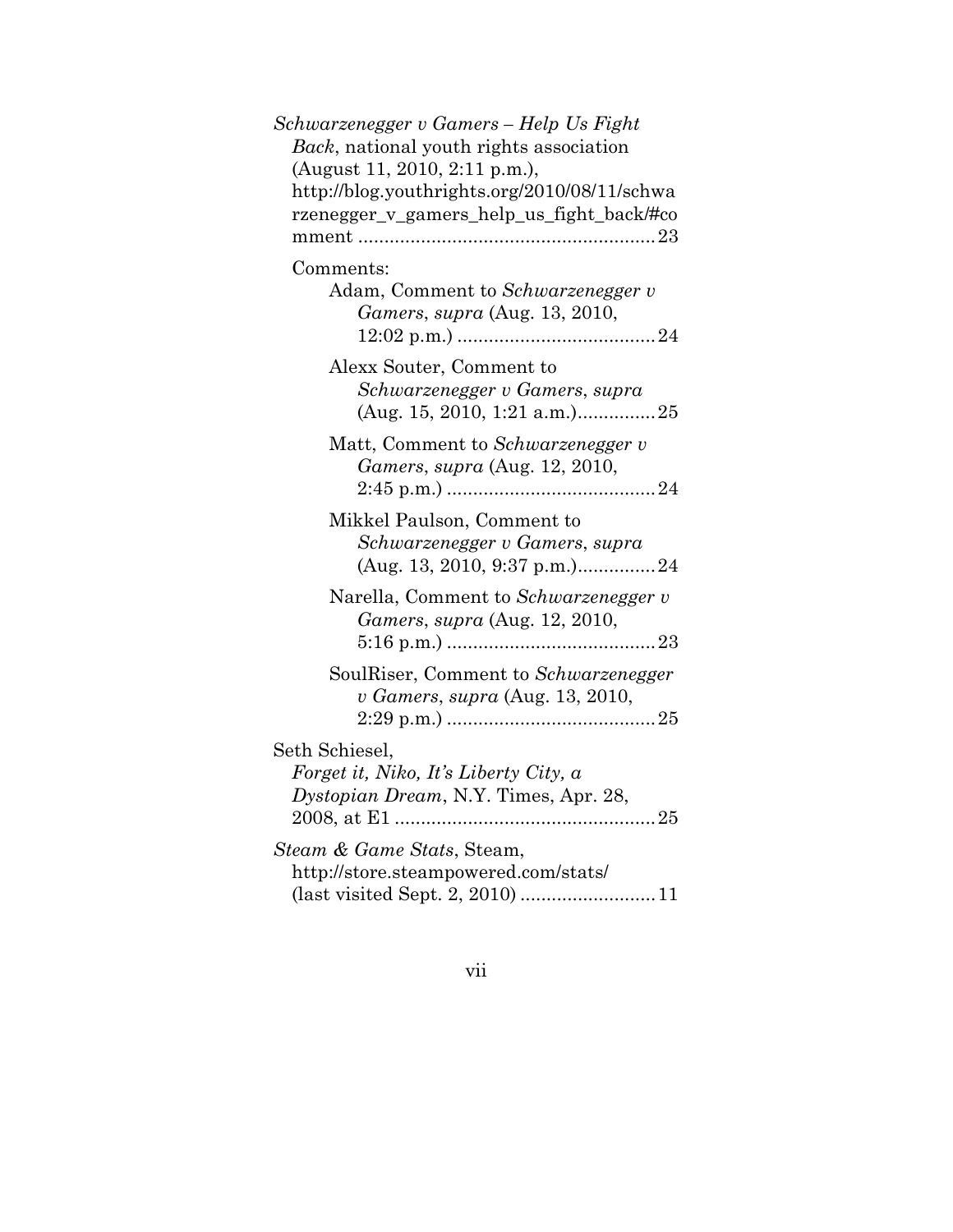| Steven Johnson,<br>Everything Bad is Good for You $(2006)$ 23                                                                                                                                                                |
|------------------------------------------------------------------------------------------------------------------------------------------------------------------------------------------------------------------------------|
| Top Ten Most Frequently Challenged Books of<br>2002, American Library Association,<br>http://www.ala.org/ala/issuesadvocacy/banne<br>d/frequentlychallenged/21stcenturychalleng<br>ed/2002/index.cfm (last visited Sept. 10, |
| Urk, One BILLION Served, BUNGiE,<br>(Mar. 2, 2009, 3:54 p.m.),                                                                                                                                                               |
| <i>Video Games, amazon.com,</i><br>http://www.amazon.com                                                                                                                                                                     |
| <i>Video Games</i> , Toys "R" Us,<br>http://www.toyarus.com/shop/<br>index.jsp?categoryId=2255974                                                                                                                            |
| <i>What Each Rating Means, Motion Picture</i><br>Ass'n Am., http://www.mpaa.org<br>/ratings/what-each-rating-means                                                                                                           |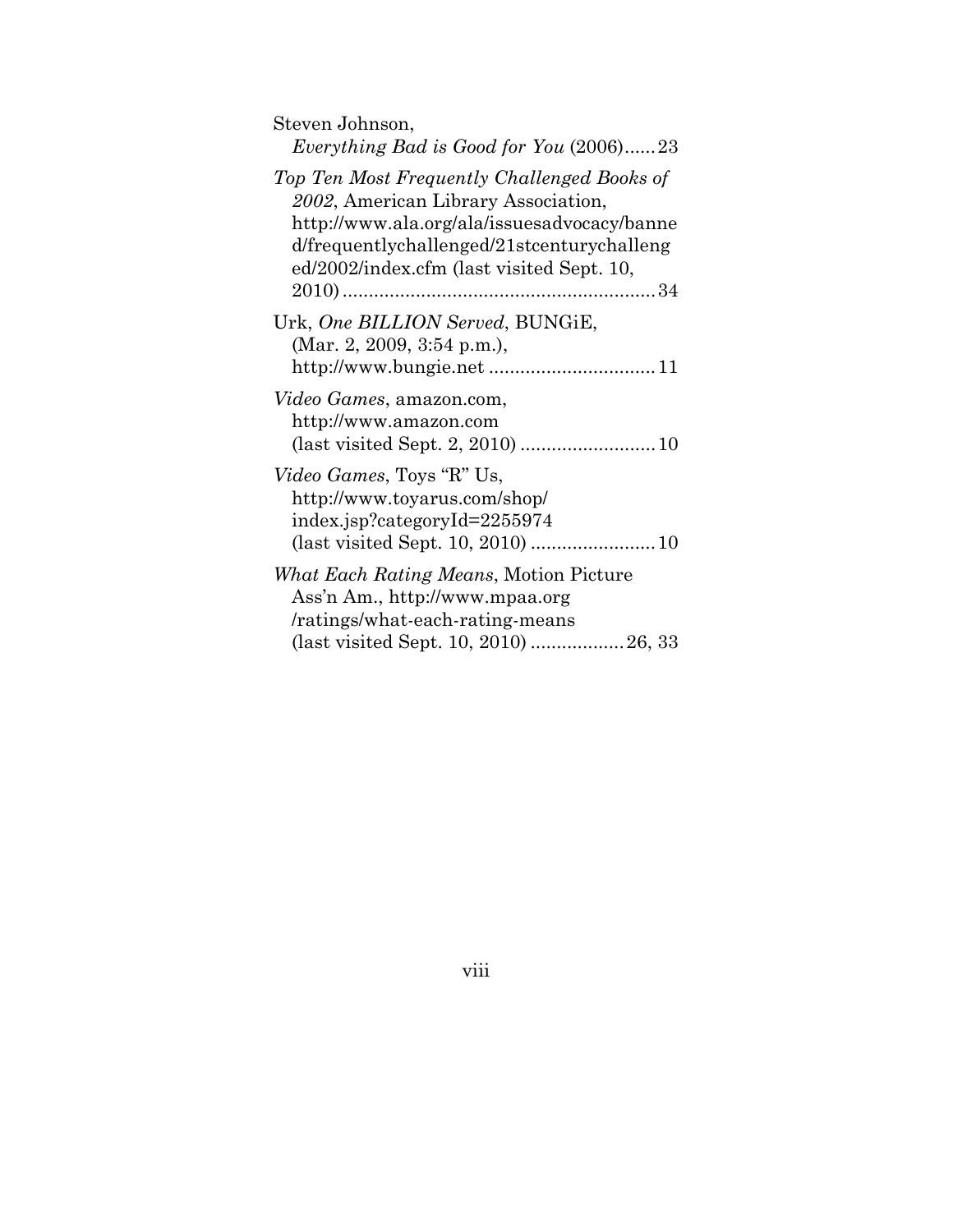#### **INTEREST OF** *AMICI1*

 The American Civil Liberties Union (ACLU) is a nationwide, nonprofit, nonpartisan organization with more than 500,000 members dedicated to protecting the fundamental rights guaranteed by the Constitution and this nation's civil rights laws. The ACLU of Northern California, the ACLU of Southern California, and the ACLU of San Diego and Imperial Counties are regional affiliates of the ACLU. The ACLU has appeared before this Court in numerous First Amendment cases as direct counsel and *amicus curiae*, including *Reno v. ACLU*, 521 U.S. 844, 875 (1997), and *Ashcroft v. ACLU*, 535 U.S. 564 (2002); 542 U.S. 656 (2004), both involving statutes designed to block minors from accessing certain kinds of speech.

 The National Coalition Against Censorship (NCAC) is an alliance of more than 50 national non-profit literary, artistic, religious, educational, professional, labor, and civil liberties groups that are united in their commitment to freedom of expression. Since its founding in 1974, NCAC has worked through education and advocacy to protect the First Amendment rights of thousands of

 $\overline{a}$ 

<sup>1</sup> The parties have lodged blanket consents with the Clerk of the Court. Pursuant to Rule 37.6, counsel for *amici* states that no counsel for a party authored this brief in whole or in part, and no counsel made a monetary contribution intended to fund the preparation or submission of this brief. No person other than *amici curiae*, their members or their counsel made a monetary contribution to this brief's preparation or submission.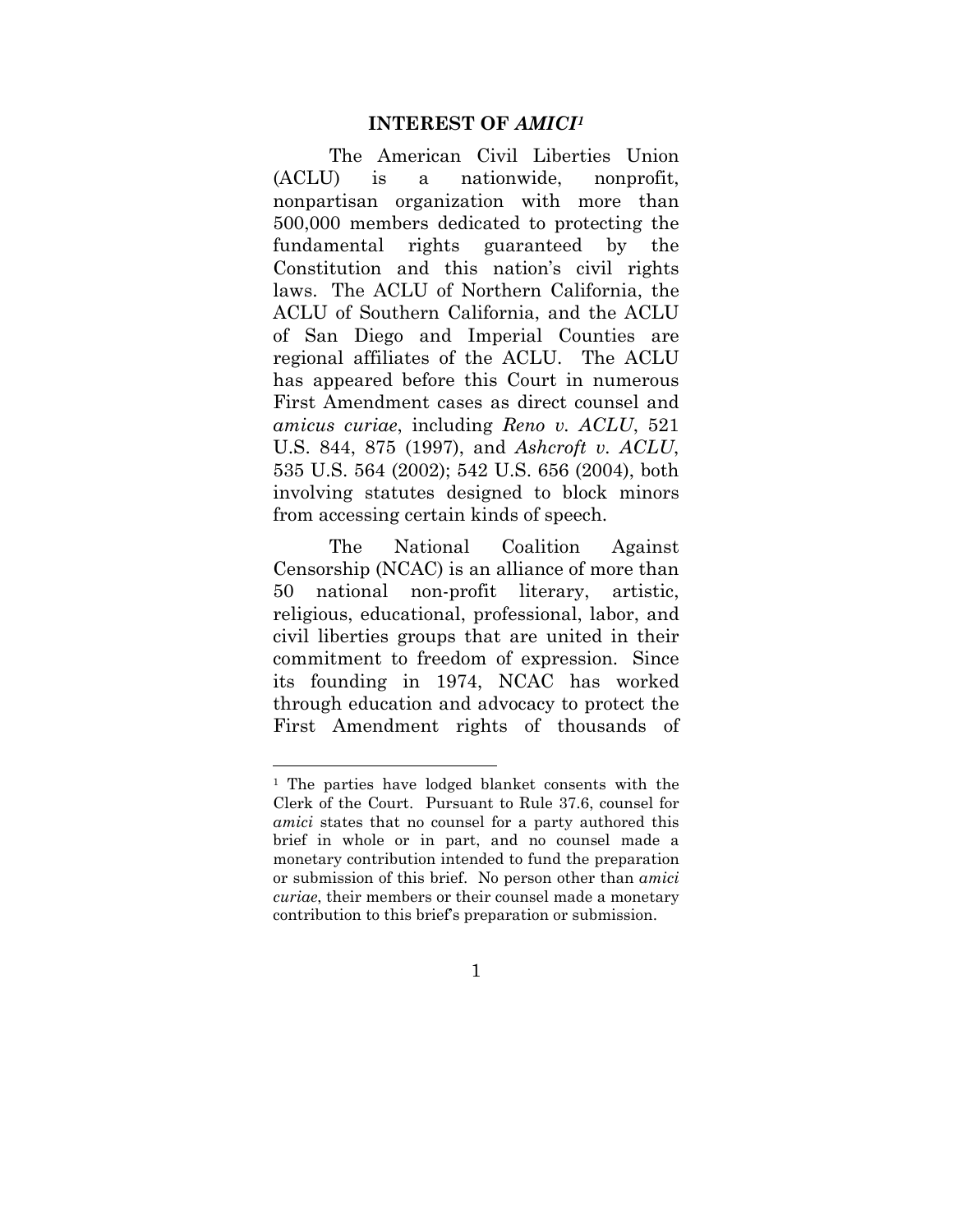authors, teachers, students, librarians, readers, artists, museum-goers, and others around the country. Because of its concern that minors are particularly vulnerable to incursions on their freedom of speech and access to information, NCAC has established the Youth Free Expression Project, which works with young people and their teachers and parents to protect their right to read, speak, and think freely.

NCAC has tracked countless incidents involving censorship in the name of protecting children. Opinions about what kind of material children should be protected from are highly subjective and varied. Some parents object to sex, others to violence, others to religious references, still others to material involving race, ethnicity, and national origin, depictions of historical events, and characters thought to be bad role models. These concerns are not limited to television and video games, but extend to books and art as well. California's contention that it can restrict young people's access to protected expression if it has a "reasonable basis" to believe that the expression might pose *some* harm to *some* minors thus threatens a wide range of material. NCAC joins this brief to assist the Court in understanding the dangers posed by the statute under review.2

<sup>2</sup> NCAC's members include organizations such as the Authors Guild, College Art Association, Dramatists Guild, Lambda Legal, PEN American Center, and the Society of Children's Book Writers and Illustrators. The views presented in this brief, however, are those of

<sup>2</sup>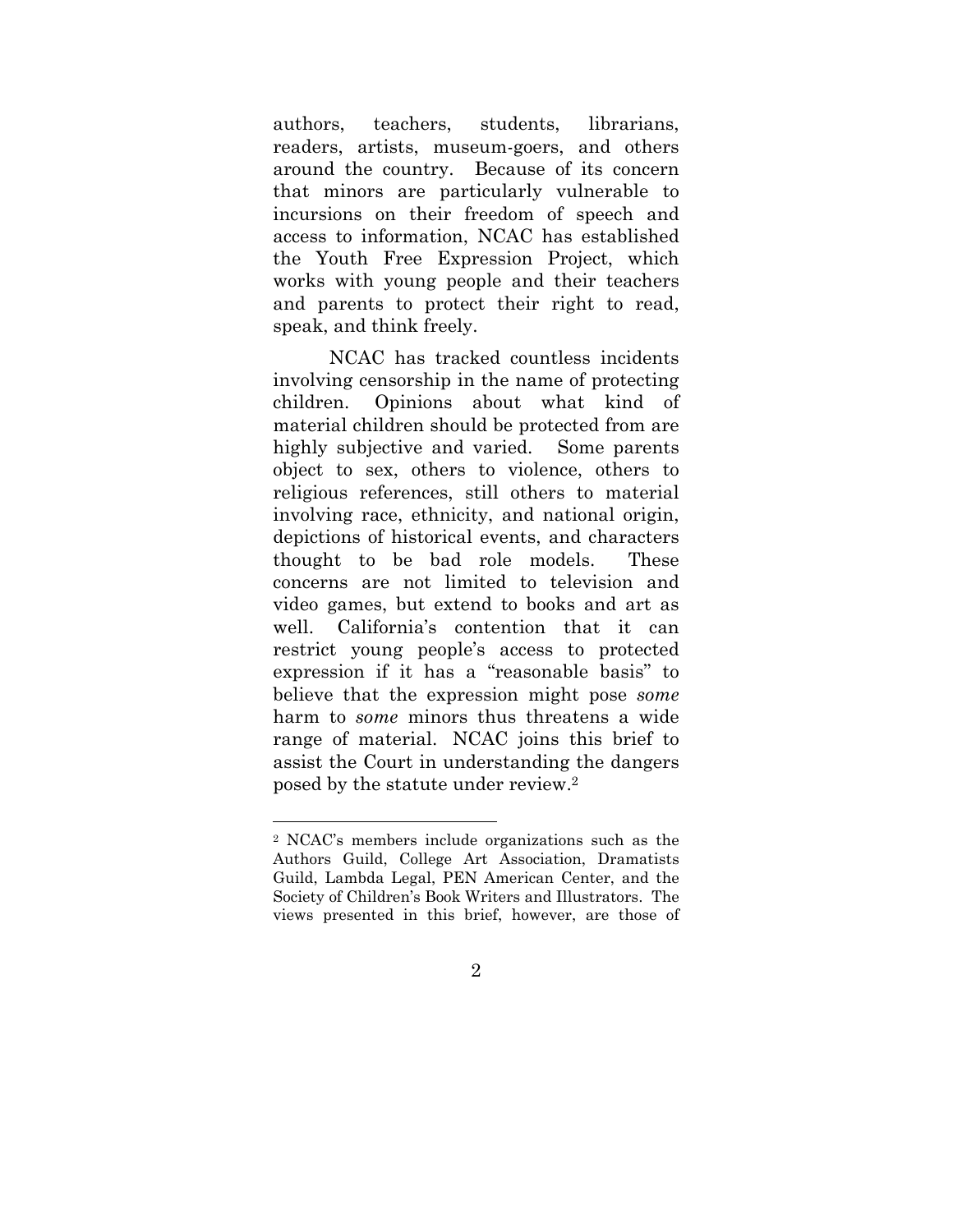The National Youth Rights Association (NYRA) is a youth-led, non-profit organization committed to defending the civil rights and liberties of young people in the United States. NYRA believes certain basic rights transcend age or status limits, including those rights protected by the First Amendment, and previously joined an *amicus curiae* brief in *Safford Unified School District v. Redding*, 129 S.Ct. 2633 (2009).

#### **STATEMENT OF THE CASE**

This case is a First Amendment challenge to a California law designed to prevent minors from purchasing "violent video games." The law requires that any violent video game "that is imported into or distributed in California for retail sale" be labeled with a two inch by two inch label marked "18." Cal. Civ. Code § 1746.2 (2006). No person may then "sell or rent" a game with that label to a person under eighteen. Cal. Civ. Code § 1746.1(a) (2006).

Sellers may avoid liability if they "reasonably rely" on a driver's license or other government issued ID. Cal. Civ. Code § 1746.1(b) (2006). A sales clerk is not liable, only someone with an ownership interest in the store. Cal. Civ. Code § 1746.3 (2006). Parents, grandparents, aunts, uncles, and legal guardians of a minor may sell or rent

NCAC alone and do not necessarily represent the views of any of its members.

<sup>3</sup>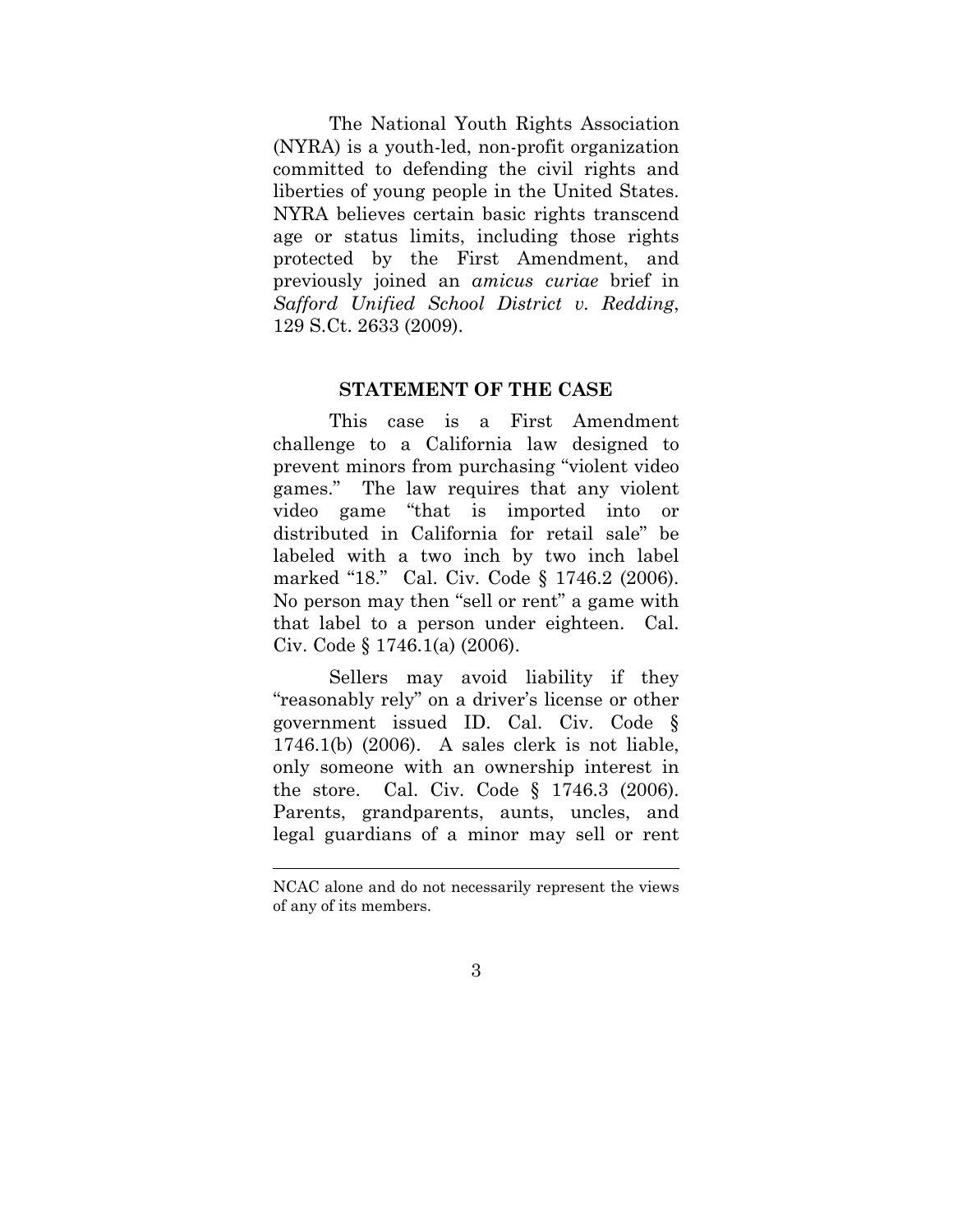violent video games to them. Cal. Civ. Code § 1746.1(c) (2006).

Violent video games are defined as:

a video game in which the range of options available to a player includes killing, maiming, dismembering, or sexually assaulting an image of a human being, if those acts are depicted in the game in a manner that …

(i) A reasonable person, considering the game as a whole, would find appeals to a deviant interest of minors.

(ii) [I]s patently offensive to prevailing standards in the community as to what is suitable for minors. [and]

(iii) [C]auses the game, as a whole, to lack serious literary, artistic, political, or scientific value for minors.3

 Actions to enforce the statute may be brought by "any city attorney, county counsel, or district attorney." Cal. Civ. Code § 1746.4 (2006). The penalty is a fine of "up to one thousand dollars." Cal. Civ. Code § 1746.3  $(2006).4$ 

<sup>3</sup> There is an alternative definition of "violent video games" but California has conceded it is unconstitutional. Pet. Br. 39 n.5.

<sup>4</sup> It is not clear whether this is a criminal statute or a civil statute. It is not in the criminal code, but involves prosecution by the DA and can lead to substantial fines. There is ancient California law that a statute that imposes a fine is criminal even if not found in the criminal code. *Dyer v. Placer County*, 27 P. 197 (1891).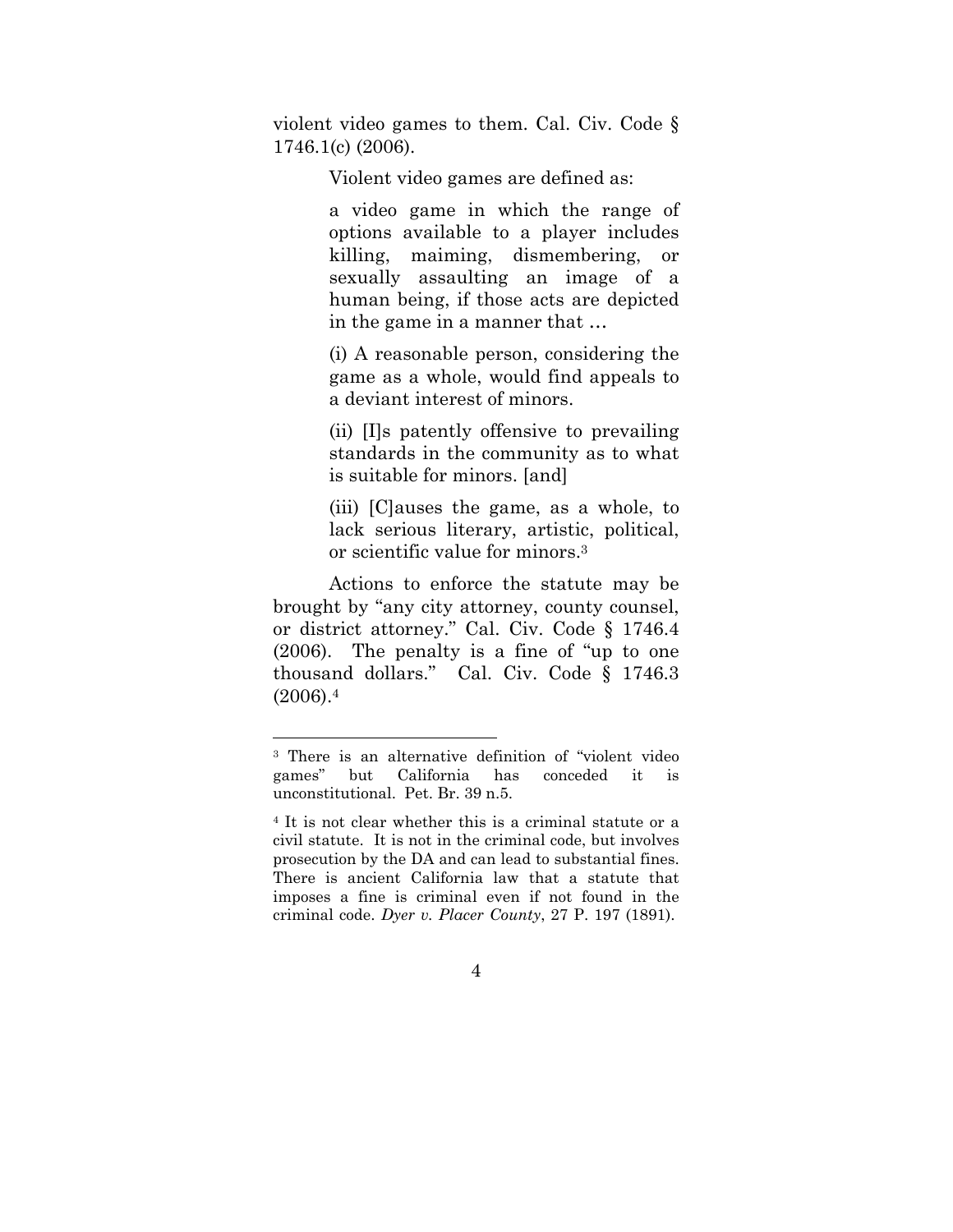The statute was challenged by plaintiffs who create and distribute video games. The district court declared the statute unconstitutional and its holding was affirmed by the court of appeals. *Entm't Merchs. Ass'n v. Schwarzenegger,* 410 F. Supp. 2d 1034 (N.D. Cal. 2005), *aff'd* 556 F.3d 950 (9th Cir. 2009). Similar statutes have been declared unconstitutional by other courts of appeals. *E.g. Interactive Digital Software Ass'n v. St. Louis*, 329 F.3d 954 (8th Cir. 2003); *Am. Amusement Mach. Ass'n v. Kendrick*, 244 F.3d 572 (7th Cir. 2001). This Court granted *certiorari* on May 19, 2009.

#### **SUMMARY OF ARGUMENT**

 1. California has written a statute that bans the sale of "violent video games" to minors without expressly addressing on-line sales, which represent a large and growing share of the market. Such online sales can take a variety of forms. For example, it is possible to purchase a box version of the game and have it shipped to the buyer. It is also possible to download the game electronically. And, increasingly, it is possible to play online without the need to download the game's software to your computer. Regardless of

If it is a civil statute, then conviction can be based on a preponderance of the evidence, not guilt beyond a reasonable doubt. It is not clear if a defendant in a case under this statute would be entitled to a jury trial. *Compare* Cal. Penal Code § 19.6 *with People v. Anderson*, 191 Cal. App.3d 207, 236 Cal. Rptr. 329, 332 (1987).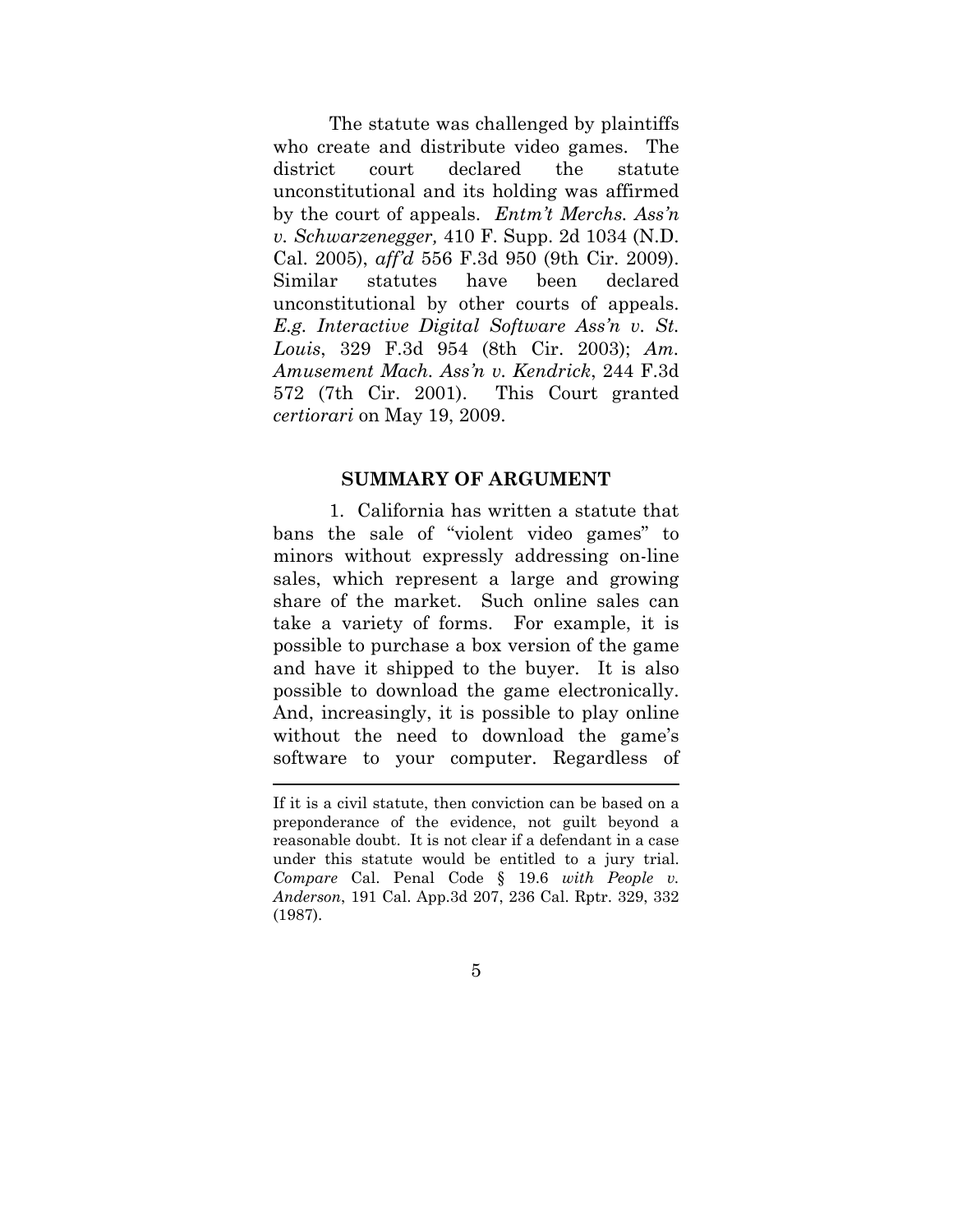which method is used, however, it is not possible for the online seller or game host to know the age of the online buyer.

 a. If the statute applies to online sales, it will inevitably burden the First Amendment rights of adults as well as minors, as this Court has found in related contexts. Unable to distinguish between adults and minors, a prudent seller can avoid the risk of liability only by ceasing all online sales. And, because it is not possible to determine the location of someone downloading a game or playing it online, those offering downloading or online game play must refuse service not only to all Californians, regardless of age, but everyone throughout the world. Under this Court's holdings in *Butler v. Michigan*, 352 U.S. 380 (1957), and *Reno v. ACLU*, 521 U.S. 844, 875 (1997), that result is clearly unconstitutional.

 b. If the statute does not apply to online sales, downloading, and playing, then it is wildly ineffective in achieving any governmental purpose. Using their computers, minors can and do access video games, "violent" and otherwise, in numerous other ways. In addition, the statute does not prevent minors from accessing violent video games at their neighbor's or friend's, nor does it prevent minors from accessing violent images in other media. If limited to in-store sales, therefore, the California statute abridges First Amendment rights without advancing the state's asserted goal in any meaningful way. The violation of First Amendment rights is especially unjustified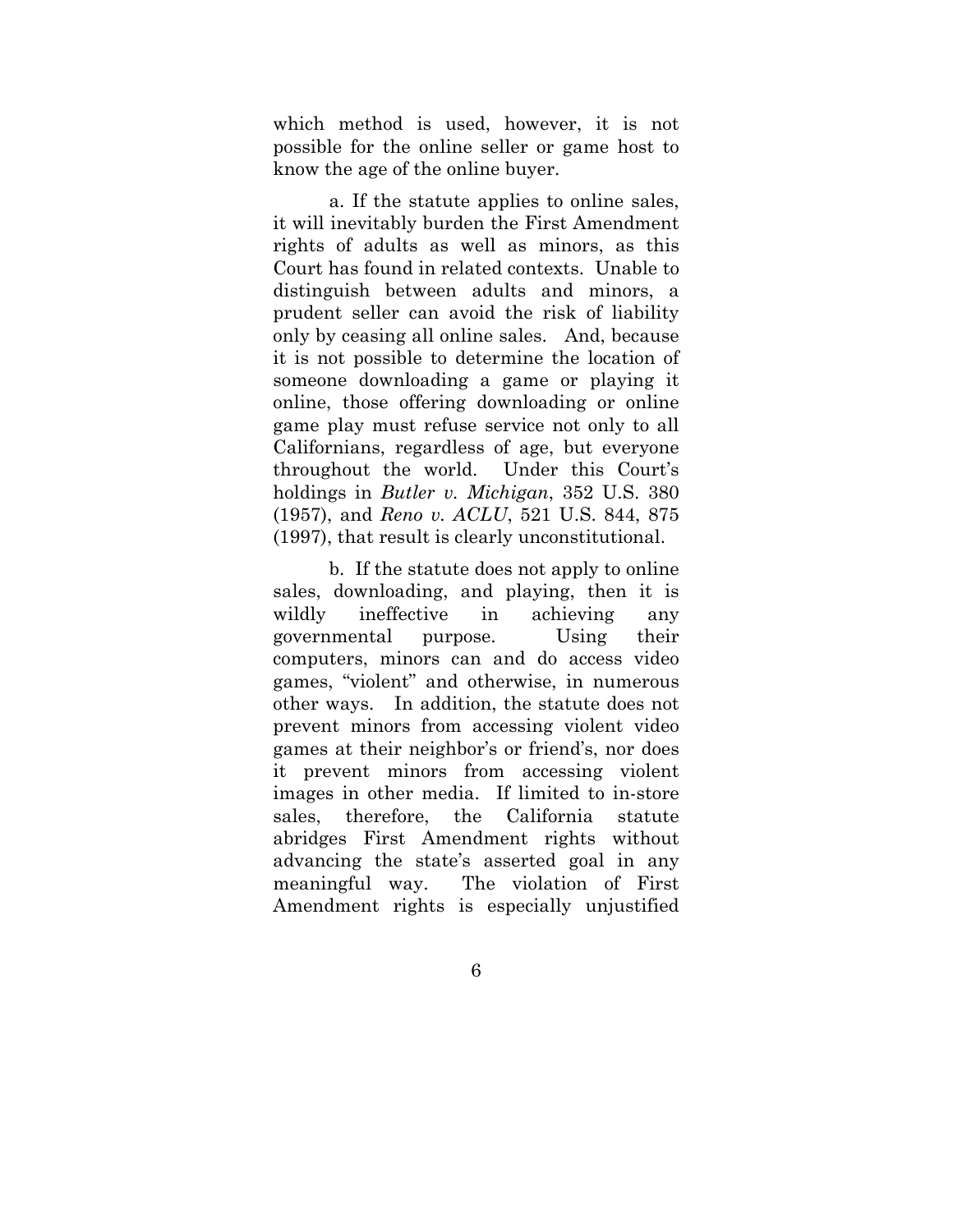given ample evidence that the vast majority of parents do not need this statute (and may not want it) and that alternatives exist that are far more effective for those parents who do want to block their children from accessing violent games.

 2. The California statute is also unconstitutional because its effort to define violent video games by reference to this Court's definition of obscenity is both legally unsupportable and unworkable in practice. Borrowing from obscenity law (while omitting the critical link to sex), California has defined a violent video game as one that appeals to the "deviant" interests of minors. If this definition is intended to distinguish a healthy interest in violence from an unhealthy one, it is clearly incapable of reliable application. Like obscenity law, the statute requires that the game be judged "as a whole." How is a game that can take up to 50 hours to play and has many different routes to the end (some of which any given player may not ever play) to be judged "as a whole?" And without the ability to judge the game as a "whole," how can the "value" of the game be assessed, as California law requires? Finally, the statute treats all minors (people under 18) as identical. But, there is a widespread recognition that material may be entirely suitable for a 17 year old but not for a child of five or 10 years old. If 17 year olds are deemed the appropriate reference point (and there is no basis for that conclusion under the law), then it is doubtful that any speech has value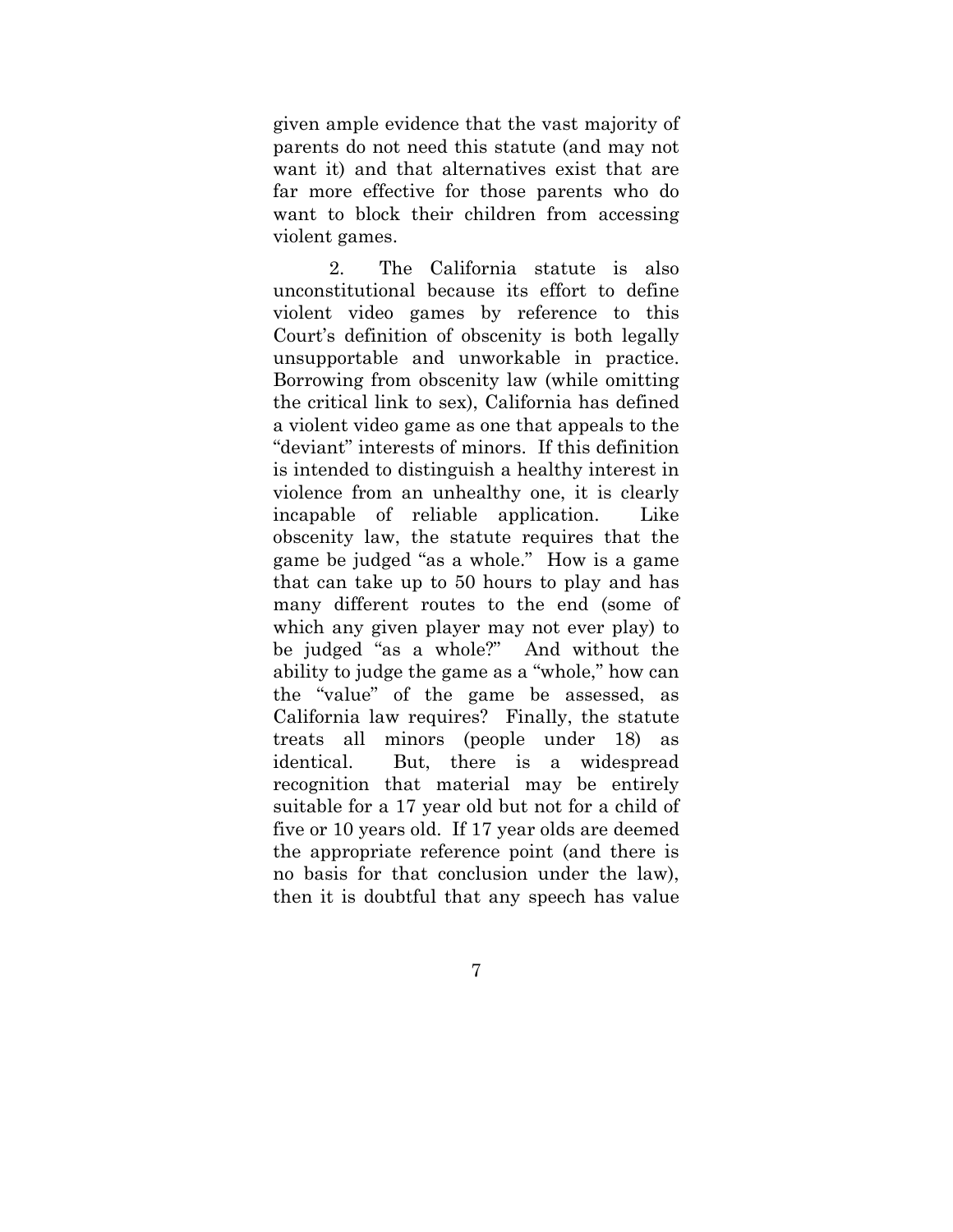for an 18 year old but lacks value for a 17 year old, depriving the statute of any practical application. Conversely, if the speech is judged by the standards applicable to a five year old, then 17 year olds will be deprived of speech to which they are constitutionally entitled. All of these problems lead inevitably to the conclusion that, even on its own terms, the statute will result in censorship that has no basis at all and is therefore unconstitutional.

 3. Finally, California's argument that a statute may restrict First Amendment rights of minors if the legislature's acts are not irrational is both unprecedented and dangerous. This Court should forcefully reject it, just as it recently rejected a similar challenge to core First Amendment principles in *United States v. Stevens*, 130 S.Ct. 1577 (2010).

#### **ARGUMENT**

Throughout this litigation, petitioners have candidly acknowledged that the constitutional theory they are advancing can only be sustained by a judicial decision that goes "boldly . . . where no court has gone before." *Video Software Dealers Ass'n v. Schwarzenegger*, 556 F.3d 950, 961 (9th Cir. 2009) (noting petitioner's concession). Having failed to convince the lower courts, they now ask this Court to recognize a new category of speech ("violent video games") and make illegal sale of that speech to a category of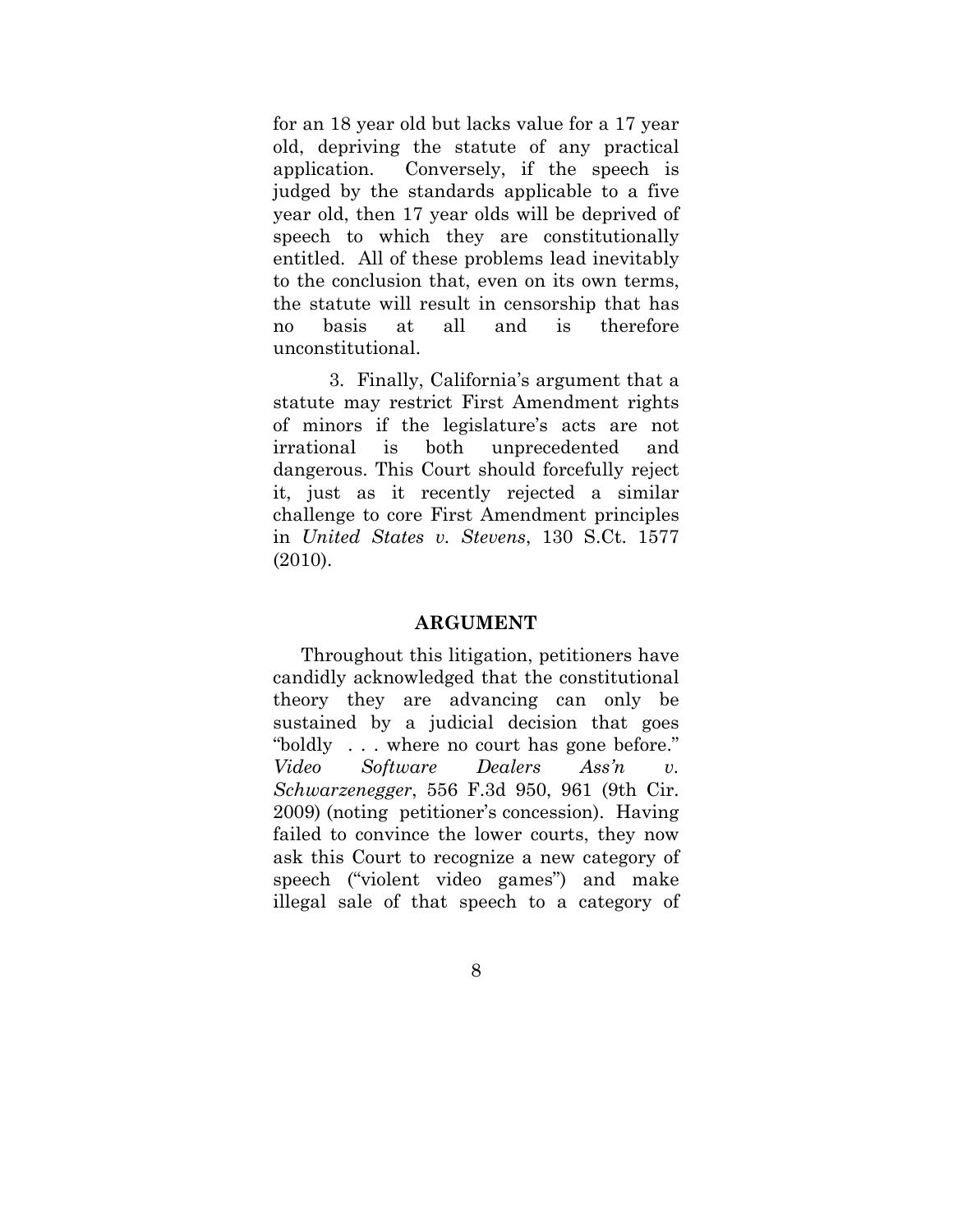people ("minors"). The specifics of petitioner's claim may be novel, but attempts to create new exceptions to the First Amendment are hardly new. *See, e.g., United States v. Stevens*, 130 S. Ct. at 1585 (discussing Government's argument that depictions of animal cruelty "should be added to the list" of unprotected speech). This Court has been vigilant in rejecting such pleas and should do so here.

# **I. IF CALIFORNIA'S BAN APPLIES TO THE ONLINE SALE OR USE OF VIDEO GAMES, IT IS UNCONSTITUTIONAL PURSUANT TO**  *BUTLER V. MICHIGAN* **AND** *RENO V. ACLU.*

 The statute challenged in this case provides that no one may "sell or rent" a "violent video game" in California to a minor. Cal. Civ. Code § 1746.1(a) (2006). There is nothing in the statute that exempts sale or use of video games online; nor is there anything that specifically includes online transactions. In a statute that severely penalizes constitutionally protected expression, that central ambiguity is troubling in its own right. But, to the extent that the statute may be interpreted to reach online sales or use, it is plainly unconstitutional for the same reason that this Court has struck down other efforts to regulate online speech to minors: it inevitably restricts the online speech of adults, as well.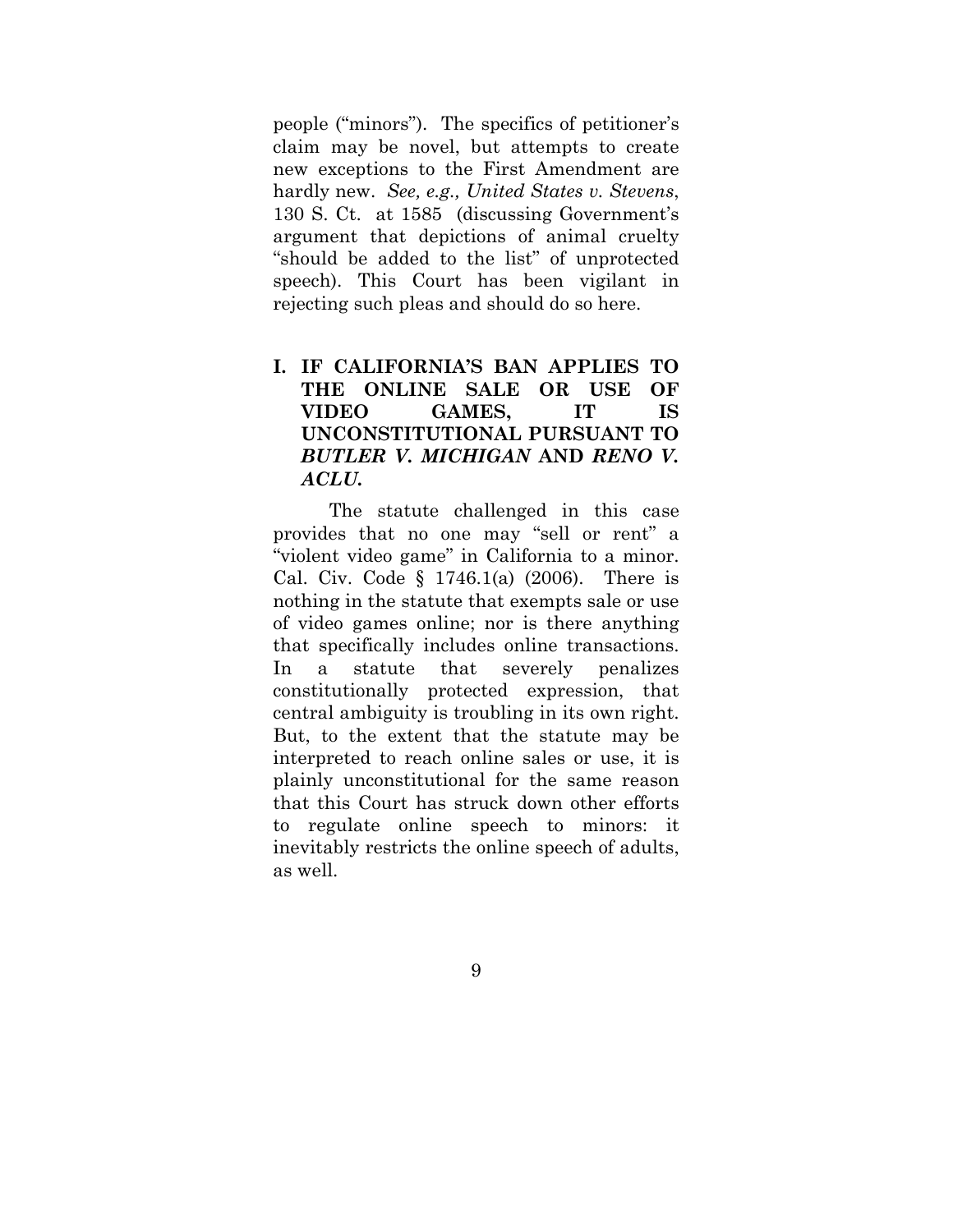A large number of online sites sell video games. A search of Amazon.com shows over 85,000 results in just the video game store. *Video Games*, amazon.com, http://www.amazon.com (select "Video Games" from "Search" drop-down menu; then follow "Go" hyperlink) (last visited Sept. 2, 2010). There are a vast number of other sites that also sell video games online. *See*, *e.g.*, *Video Games*, Toys "R" Us, http://www.toyarus.com/shop/index.jsp?categor yId=2255974 (last visited Sept. 10, 2010); *Game Downloads*, GameStop, http://www.gamestop.com/gamedownloads (last visited Sept. 10, 2010); purchasing video games, http://www.purchasing-videogames.com (last visited Sept. 10, 2010).

 These sites carry video games such as Grand Theft Auto, mentioned by California and its *amici*. *See Video Software Dealers*, 556 F.3d at 955 (noting inclusion of Grand Theft Auto excerpts in video compilation submitted by Appellants); Br. of *Amicus Curiae* Eagle Forum Education & Legal Defense Fund In Support of Petitioners at 13, 20. Many will sell a video game on a disk in a box; many will also allow downloading of the game directly to the consumer. *See, e.g., Game Downloads*, GameStop, *supra*. Many of these sites will allow a user to rent a video game with a business model similar to that of Netflix.com, shipping video games to a renter for a monthly fee. *E.g.*, All Game Rentals .com, http://www.allgamerentals.com (last visited Sept. 2, 2010).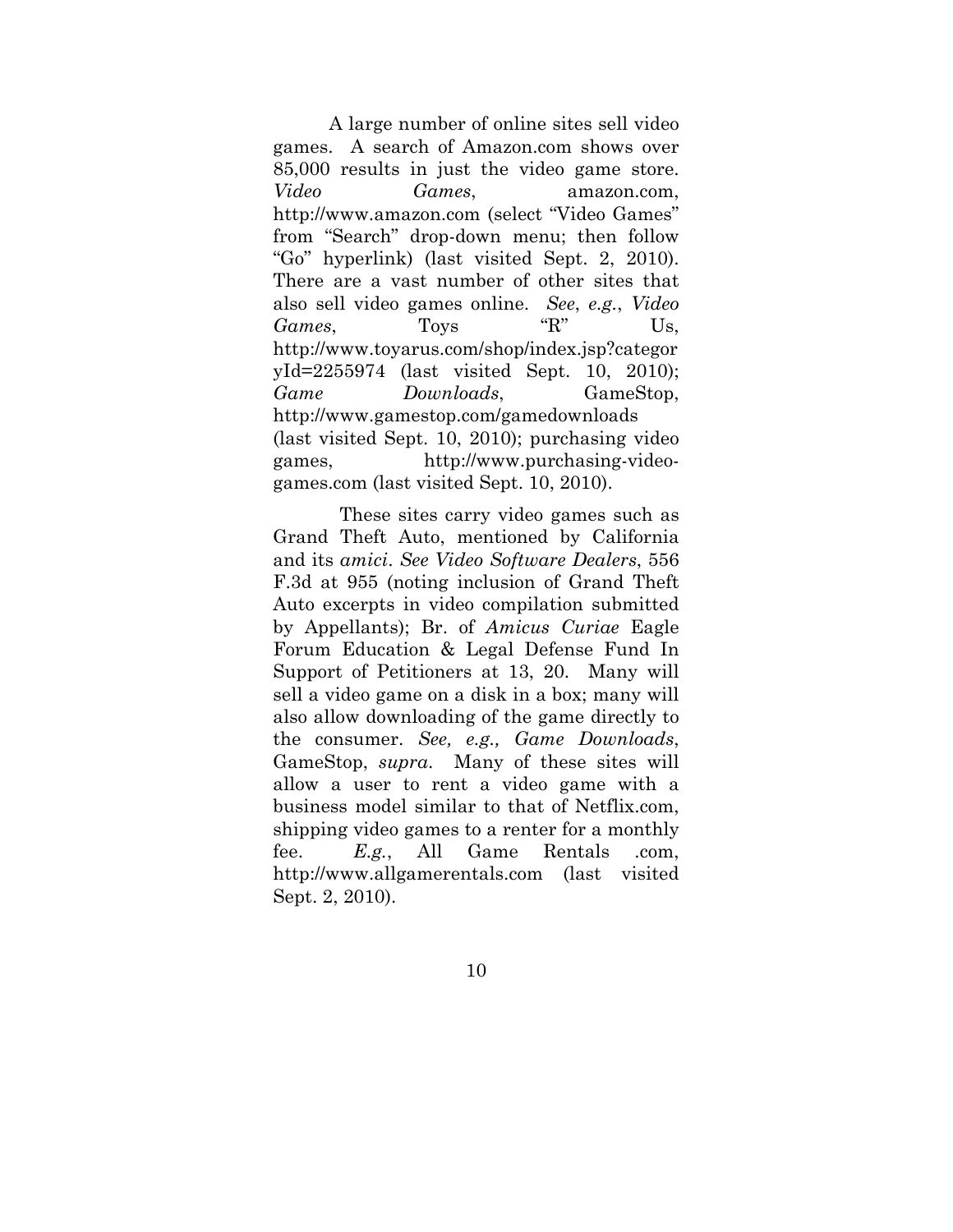In addition, there are many sites that allow game users to play the games online. Steam, found at www.steampowered.com, is one example. Users join Steam and can then play popular games, including Grand Theft Auto, online. Typically, between 1 and 2.5 million people are playing games on Steam at any one time. *Steam & Game Stats*, Steam, http://store.steampowered.com/stats/ (last visited Sept. 2, 2010). The manufacturer of Halo asserts that there have been 1 billion games of Halo 3 played online. Urk, *One BILLION Served*, BUNGiE, (Mar. 2, 2009, 3:54 p.m.), http://www.bungie.net (follow "Top News" hyperlink on "About Us" drop-down menu; then follow "2009" hyperlink; then follow "March" hyperlink; then follow "One BILLION Served" hyperlink). The future is represented by sites such as onlive.com which are now offering online play that does not even require downloading of the game software but utilizes game software that remains on onlive.com's servers or "in the cloud."

 On its face, the statute does not contain any requirement that the person selling or renting the game know that the buyer or renter is a minor. *See* § 1746.1(a)-(b). There is no way for online sellers to know the ages of buyers. *ACLU v. Gonzales*, 478 F. Supp. 2d 775, 800 (E.D. Pa. 2007), *aff'd sub nom. American Civil Liberties Union v. Mukasey*, 534 F.3d 181 (3d Cir. 2008). Similarly, there is no way for an online seller of downloads or online game host site to know whether the buyer is in California. *Id.* at 808. As a result,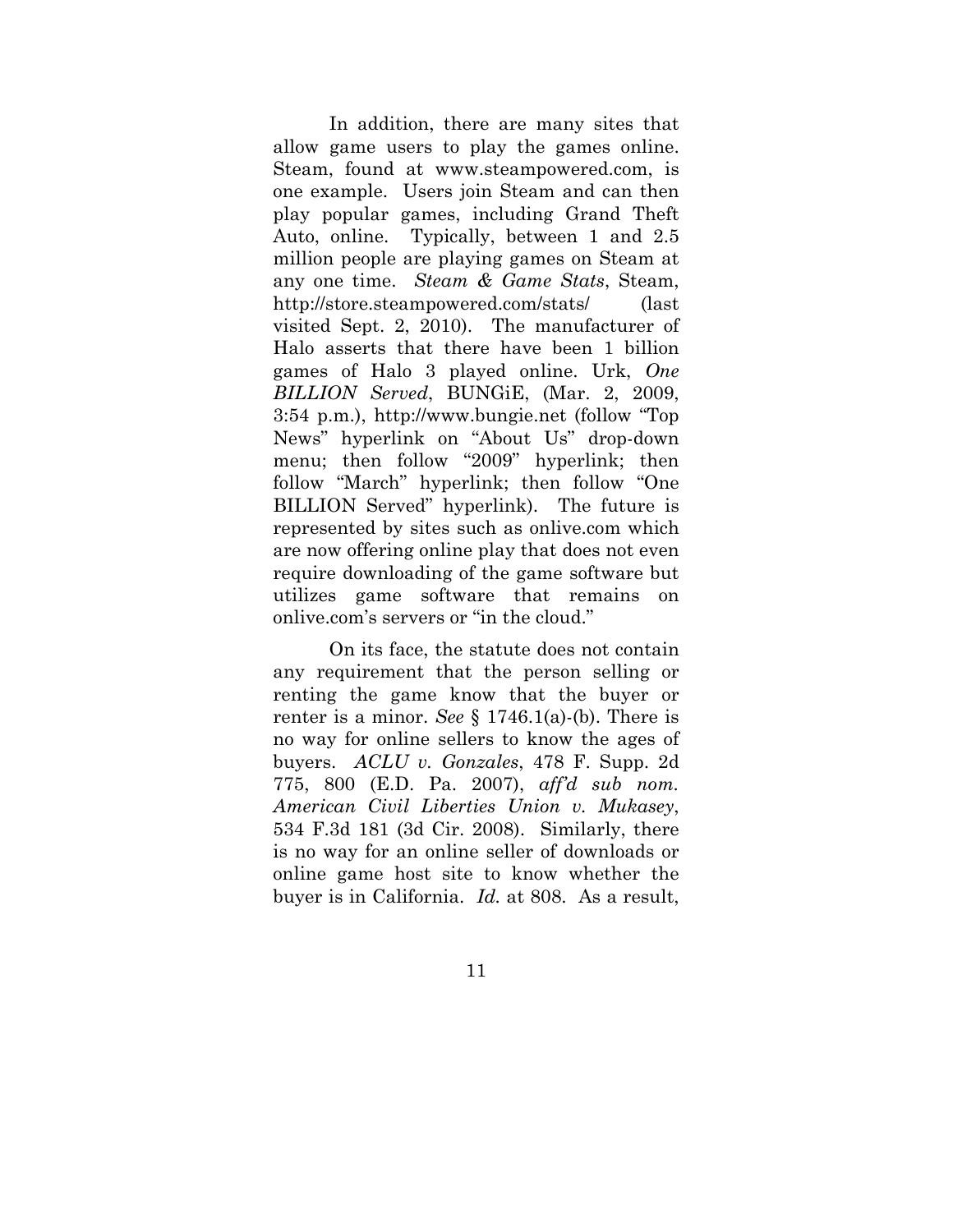online sellers must refuse to sell "violent video games" to anyone in California, including adults, if the game is being shipped to California. If the game is being downloaded or played online, to avoid potential liability, online sellers would have to refuse to sell or rent "violent video games" to everyone in the world, including adults.

 That is precisely the effect, banning speech to adults in the name of protecting children, which this Court has repeatedly found renders a statute unconstitutional. *Butler v. Michigan*, 352 U.S. 380 (1957); *Reno v. ACLU*, 521 U.S. 844. If this statute does apply to online speech, it does precisely that and is therefore unconstitutional for the same reason.

# **II. IF THE STATUTE DOES NOT APPLY TO ONLINE SALES, IT SERVES NO PURPOSE EXCEPT TO ABRIDGE THE CONSTITUTIONAL RIGHTS OF MINORS.**

 The statute prohibits the sale or rental of a video game contained in a package to which a sticker labeling it "18" (signifying that it is a "violent video game") has been attached. §§ 1746.1(a), 1746.2. But, if a game is downloaded, or if the game is played online, there is no "package." There is no box for the manufacturer to label and no box for the seller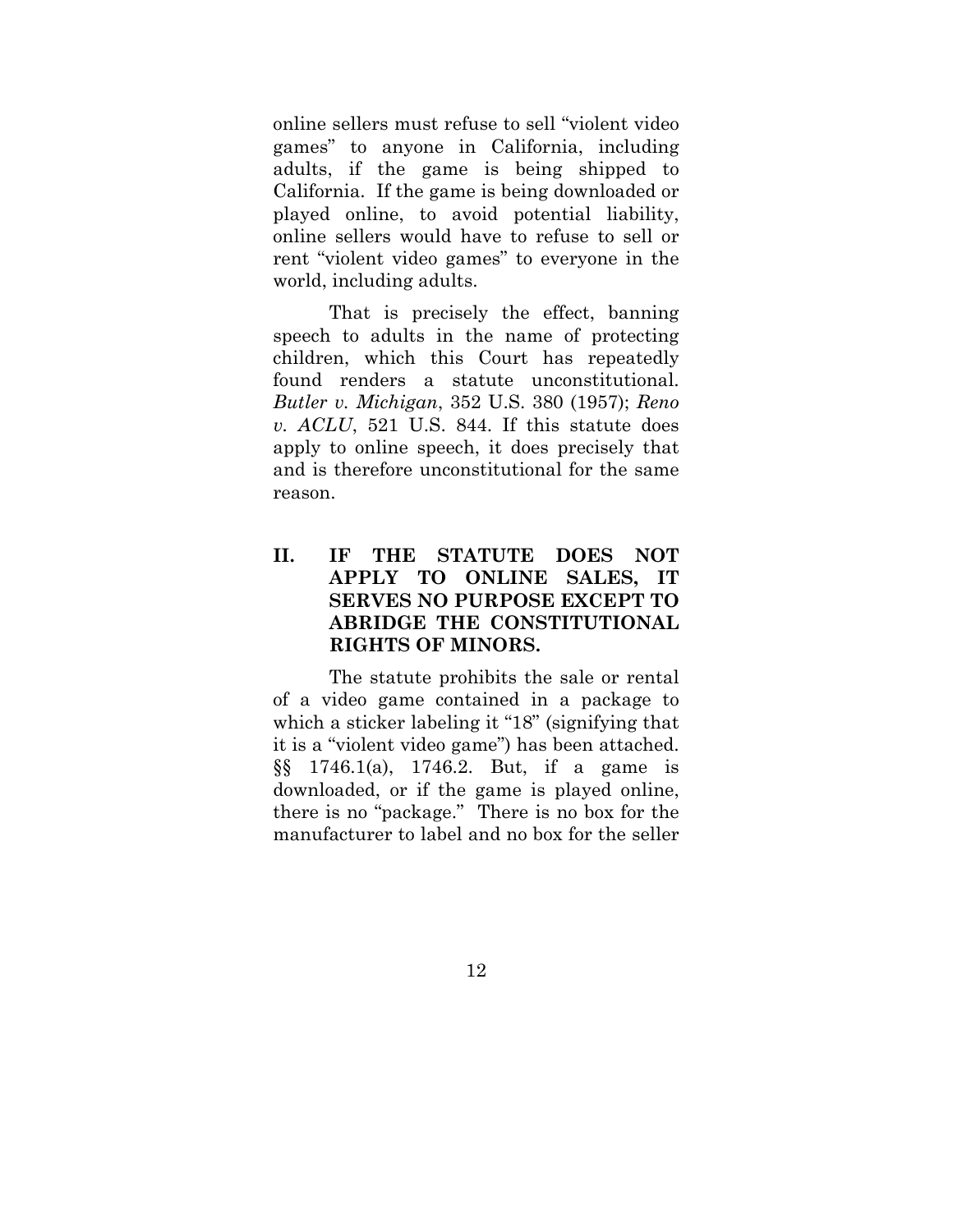to consult.5 For this reason, and for the reasons suggested above, respondents reasonably assume that the statute applies only to store or online sales of boxed products, not to online downloads or online play. Resp. Br. 51 n.21. If so, the statistics cited above suggest that the statute will be wildly ineffective in its stated purpose. As noted previously, there are a multitude of ways that minors can access "violent video games" without actually purchasing a game in a box. This fact, combined with other problems in the statute, leads inescapably to the conclusion that the statute will not serve any useful purpose. At the same time, problems inherent in the effort to define a new category of unprotected speech will inevitably mean that the statute cannot be enforced without severely infringing the First Amendment rights of minors.

# **A. The Statute Fails to Serve Even Its Asserted Purpose If It Does Not Apply To Online Sales And Game Play.**

 California relies almost exclusively on the idea that the governmental purpose served by the statute is to assist parents in shielding their children from "violent" video games, as the state has defined that term. Pet. Br. 38- 41. California does occasionally suggest that there is an independent state interest in

 $\overline{a}$ 

<sup>5</sup> It is technologically possible to embed a label in the data stream of the game. Whether this would constitute compliance with the statute, which requires a two inch by two inch label, is doubtful.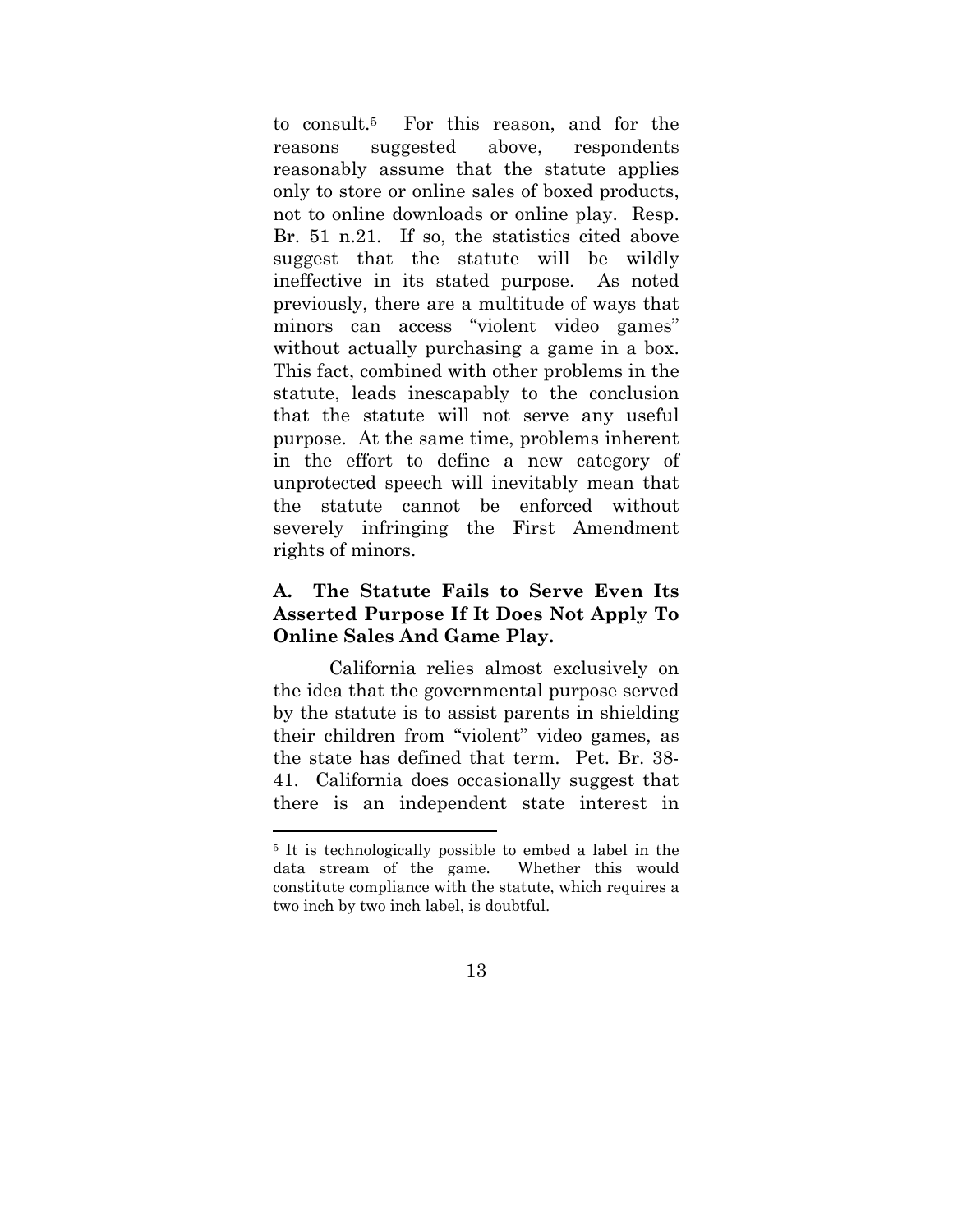protecting minors. *Id.* at 40. However, the claim that harm to minors is sufficient to justify independent government action, cannot be reconciled with the express language in the statute permitting parents and even aunts and uncles to sell or rent the games to minors, or the state's acknowledgment that parents can purchase the games for their children. § 1746.1(c); Pet. Br. 38-41. Recognizing this logical inconsistency in any assertion by the state of an independent interest in protecting children leads California to emphasize the assistance they believe the statute provides parents.

 What California ignores is that there are many parents who do not share the state's concern. Up to forty percent of parents familiar with the industry rating systems allow their children under seventeen to play games rated Mature. Fed. Trade Comm'n, *Marketing Violent Entertainment to Children* 28 (2007). For those parents, the statute does nothing but create another burden, requiring them to go with their children to buy or rent games they are willing to have their children play.

 For the subset of parents who share California's views, some will not be affected because video games require hardware purchases (such as Xbox or PlayStation) that can cost \$200 to \$300 and parents would have to approve buying that hardware. What help has the statute provided to these parents? Very little. If the statute does not apply to online sales, downloading, or online game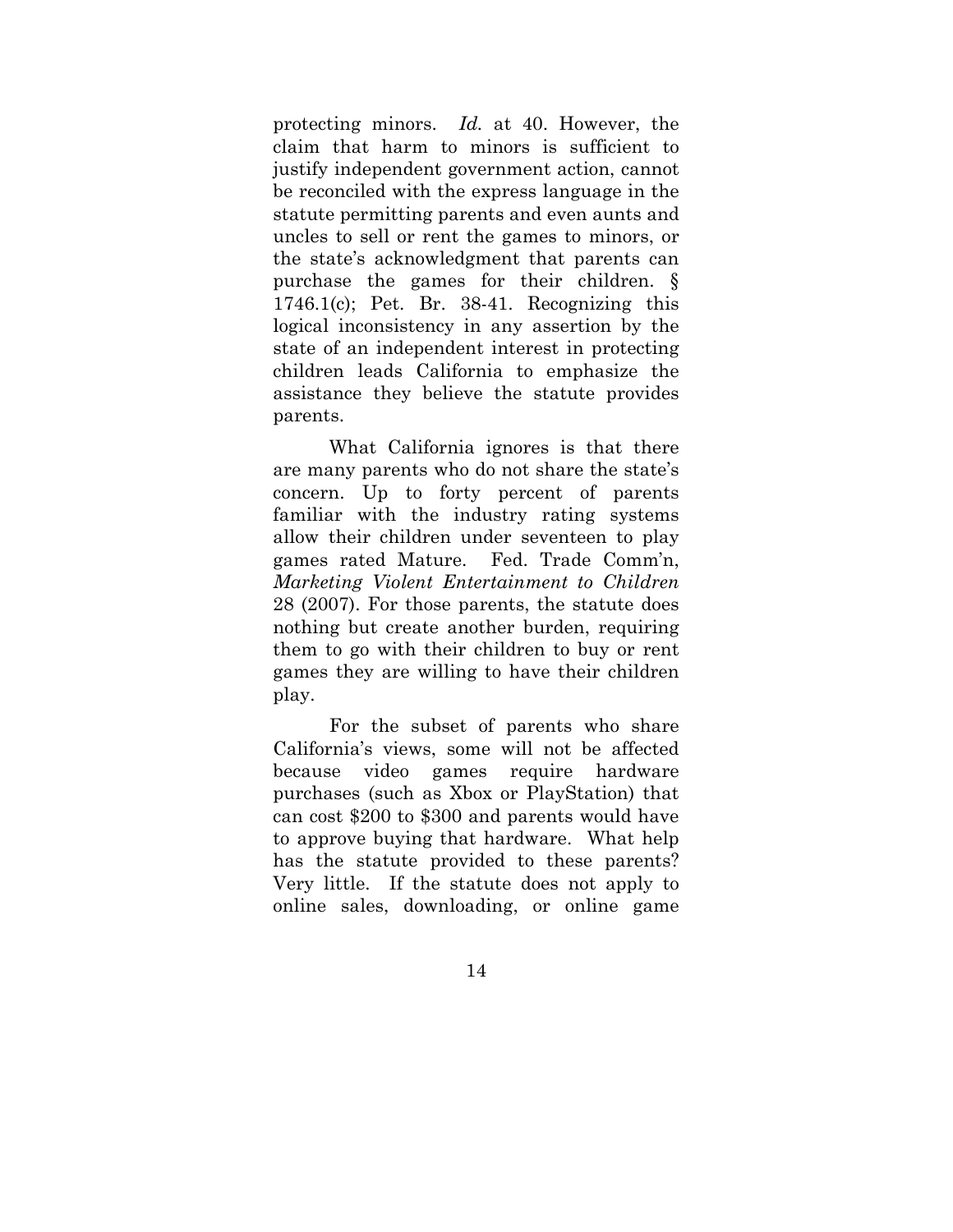playing, it does not prevent minors from accessing "violent video games." Indeed such access is probably easier through online sources that do not require a trip to the local store. And, of course, the statute does nothing to prevent minors from playing "violent" video games outside the home with others who may have access to them. Given the statistics of online use and the other loopholes, the statute at best offers these parents a false sense of assurance.

 Second, there is additional evidence that parents do not need or desire the assistance that California purports to provide. According to the most recent federal government statistics, eighty-five percent of parents are already involved in the decision to purchase a particular video game. Fed. Trade Comm'n, *supra*, at 29. Seventy-six percent report that they have played all or part of the game purchased in their family. *Id.* at 29. For parents who wish to limit the video games that their children play at home, video game hardware now includes parental controls that can be one hundred percent effective in blocking access to material according to an industry rating system. Under this Court's decisions, the state may not assume that the this alternative will be unsuccessful, *see United State v. Playboy*, 529 U.S. 803, 824-25 (2000), nor use the failure of some parents to activate parental controls, whether intentionally or inadvertently, as a basis for imposing a broad and indiscriminate censorship scheme. *See also Ashcroft v. ACLU*,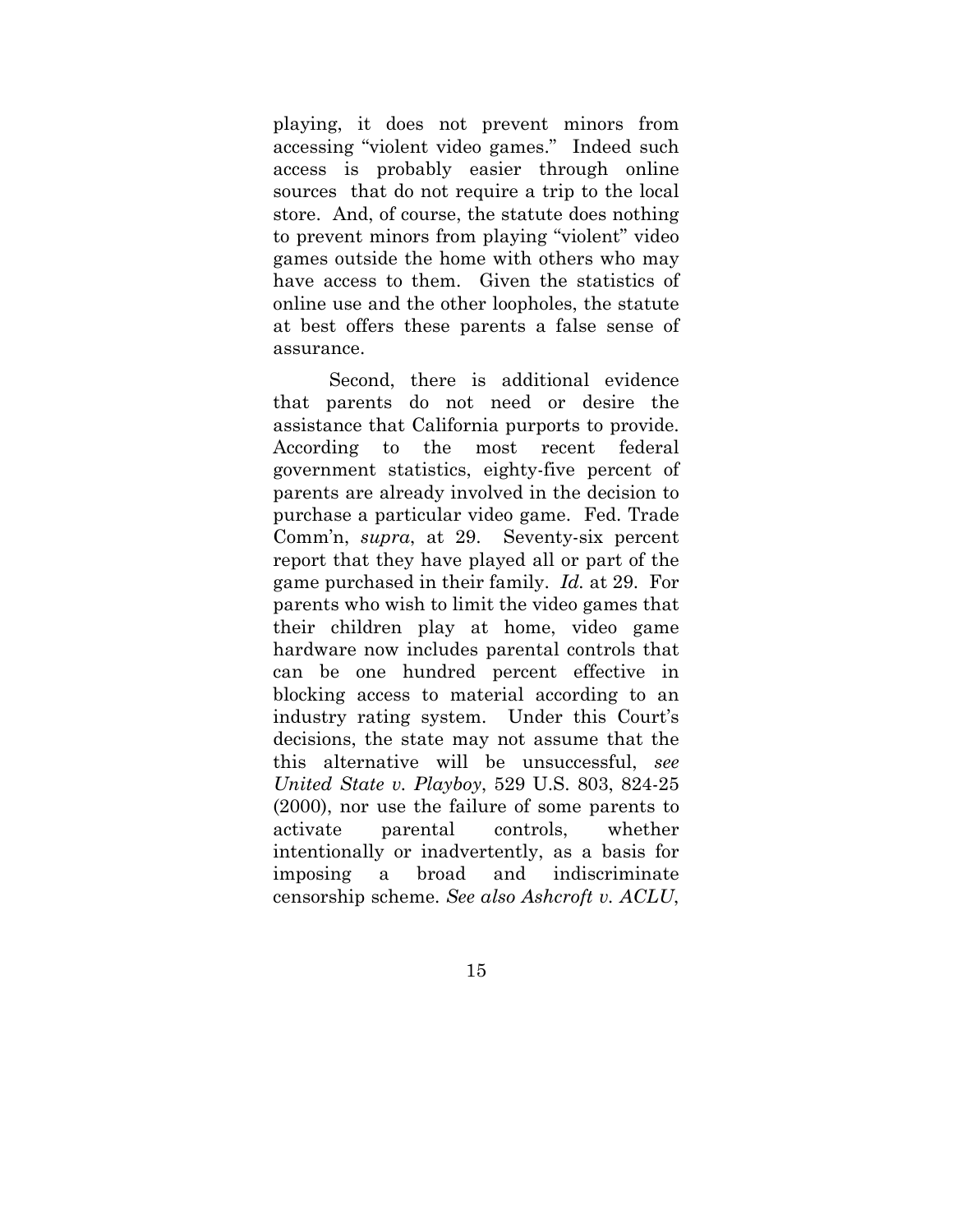542 U.S. 656, 669 (2004) ("The need for parental cooperation does not automatically disqualify a proposed less restrictive alternative.").

In short, the assistance that the statute provides to parents, if any, is minimal at best.

# **B. The Statute's Definitional Terms Highlight The Threat To Minors' First Amendment Rights**

To its credit, California has attempted to define the games it has banned for sale to minors. However, it has done so by borrowing (and often altering) terms created for and applied in very different contexts to ban a category of speech never before successfully made illegal. *Compare* § 1746(d)(1)(A) *with Miller v. California*, 413 U.S. 15, 24 (1973). In doing so, it has created terms that are so imprecise that they will inevitably lead to a chilling effect on the visual artists who create games, the manufacturers who produce them, and the retailers who sell them. The effect will be not only to restrict the rights of the visual artists who create the games, but also to deprive minors of a substantial amount of speech to which they are constitutionally entitled.

 1. In *Miller*, the Court defined obscenity to be speech about sex that is "prurient." *Miller*, 413 U.S. at 24. Prurience connotes speech that is designed to or does sexually arouse. Prurience certainly presents difficulties. What is prurient to one person may well not be prurient to another. But, the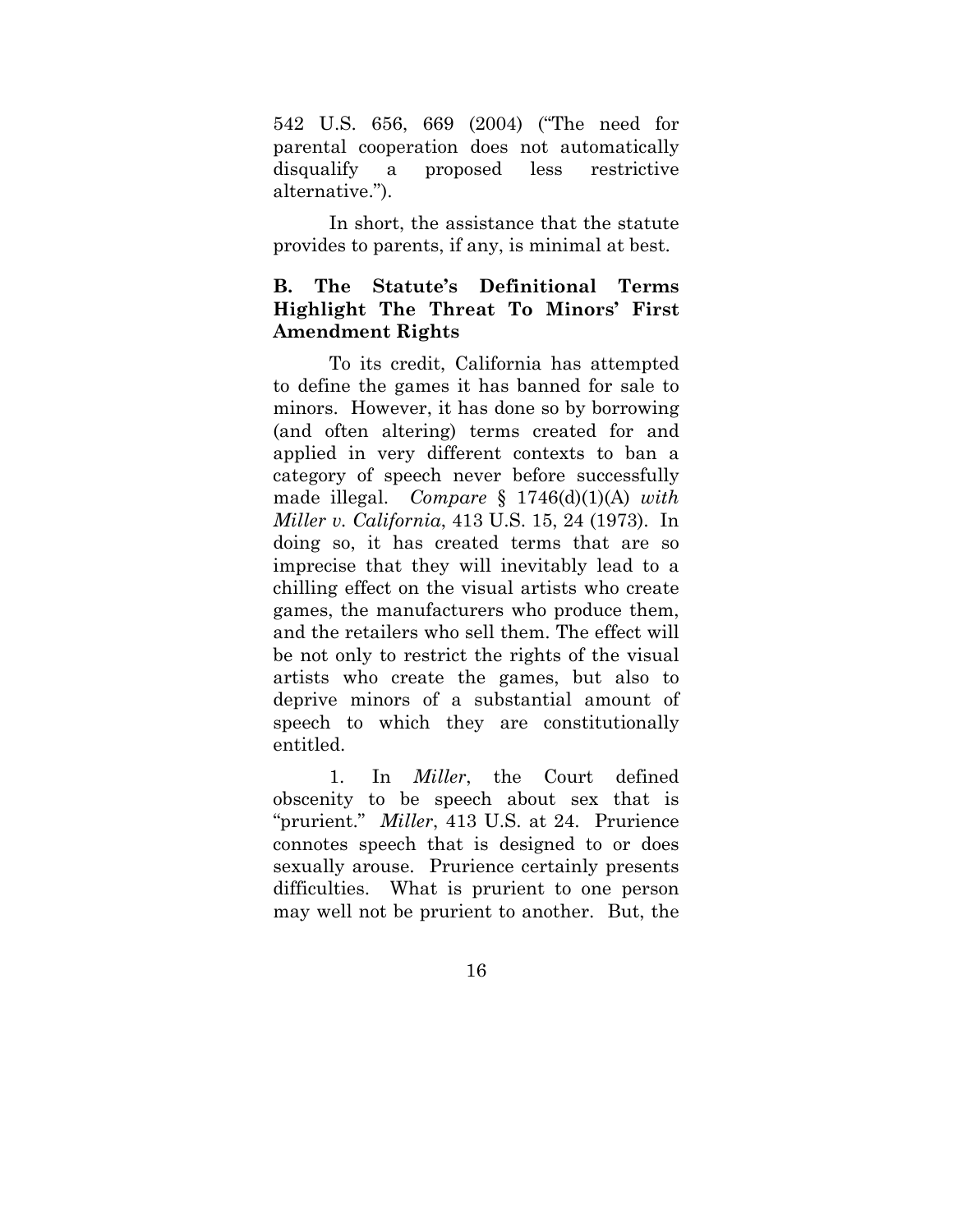statute in this case attempts to reach speech that is not designed to and does not sexually arouse. California has modified the *Miller* language to prohibit speech that "appeals to a deviant or morbid interest of minors." § 1746  $(d)(1)(A)(i)$ . This is not an objective standard (violence that is deviant or morbid) but a subjective one (violence that "appeals to a deviant or morbid interest of minors"). It is not an individual standard (this child approaches the game with a deviant or morbid interest) but a standard applicable to all (or a majority of? or a significant number of?) minors. It is not a standard that has been applied by courts over the years so as to have achieved some precision. It is new and untested.

"Deviant" could be interpreted to be statistical, *i.e*. refer to speech about violence that appeals to a minority of the minors viewing or playing the game. If so, the criterion has nothing to do with any interest that California advances and it is inconceivable that any jury could determine that a game did or did not meet that criterion. It would also then definitionally prevent a majority of minors from accessing games that even California thinks would not harm them. "Deviant or morbid" could be interpreted to be synonyms for "unhealthy." Perhaps California is trying to distinguish a healthy interest in violence from an unhealthy interest in violence. That, of course, suggests there can be a healthy interest in very serious violence (see  $$1746(d)(1)$ ), even for minors. If,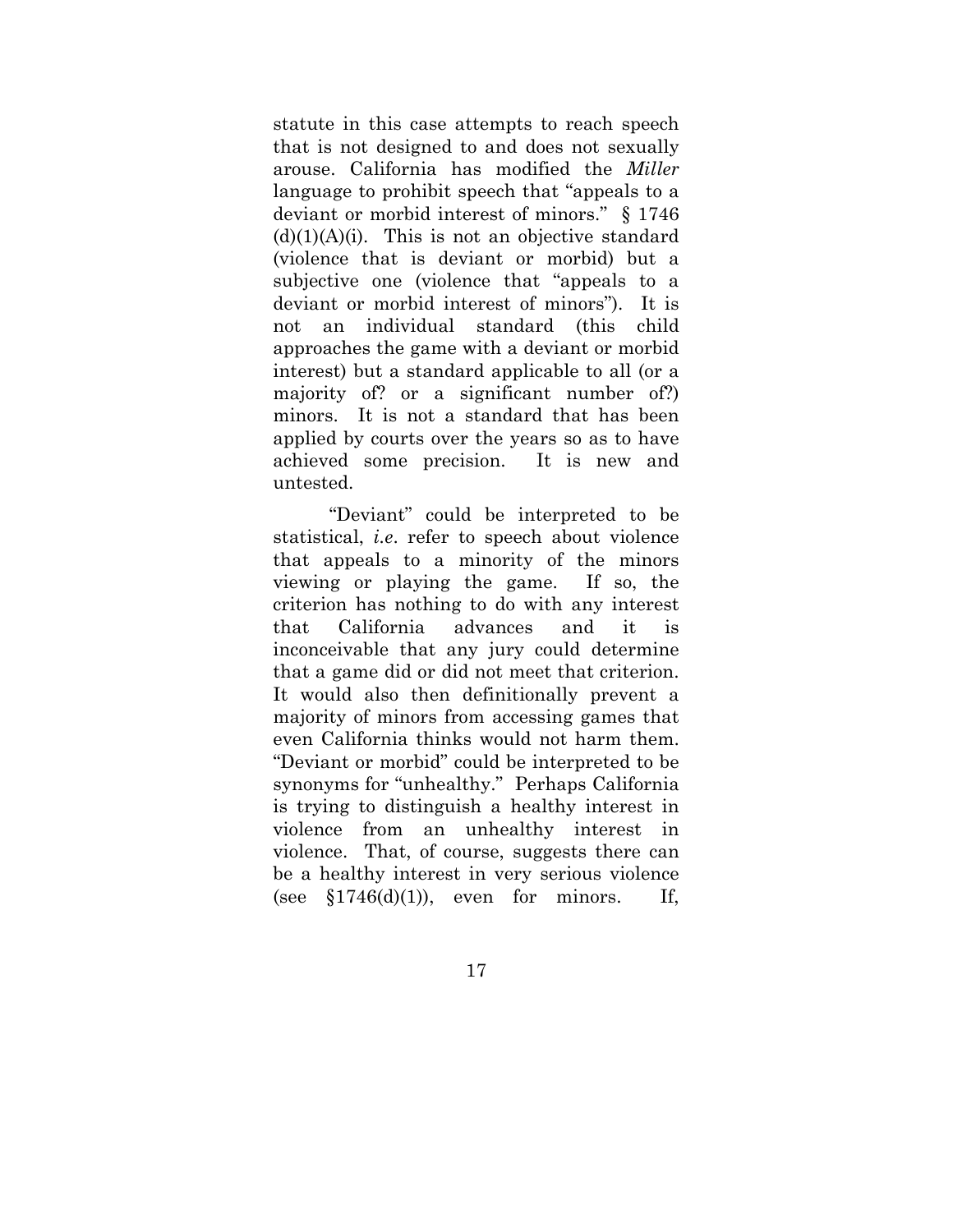California is conceding that some minors would play a particular violent game with a healthy interest and other minors would play the identical game with an unhealthy interest, then the statute's terms become impossible to apply. Even if someone could distinguish a healthy from an unhealthy interest in violence with respect to a particular minor, a jury could not make that distinction for all minors.

Finally, California may argue that the criteria can be inferred from the explicitness of the violent acts. And, perhaps California believes some depictions of violence are "deviant" or unhealthy for all minors. But, California has not made those arguments and each presents serious problems. For example, is viewing an explicit news video depicting a violent terrorist act deviant or morbid? And, if not, does it become deviant or morbid if that explicit video is embedded in a video game? How is a jury to make that determination? California has simply failed to provide a definition that is sufficiently precise to be applied with any consistency.

 2. A second criterion of the statute is that its violence "causes the game, as a whole, to lack serious literary, artistic, political, or scientific value for minors." §  $1746(d)(1)(A)(iii)$ . This criterion presents at least two problems: (1) how do you measure value "as a whole" with respect to a video game and (2) how do you measure the "value" of "violent video games?"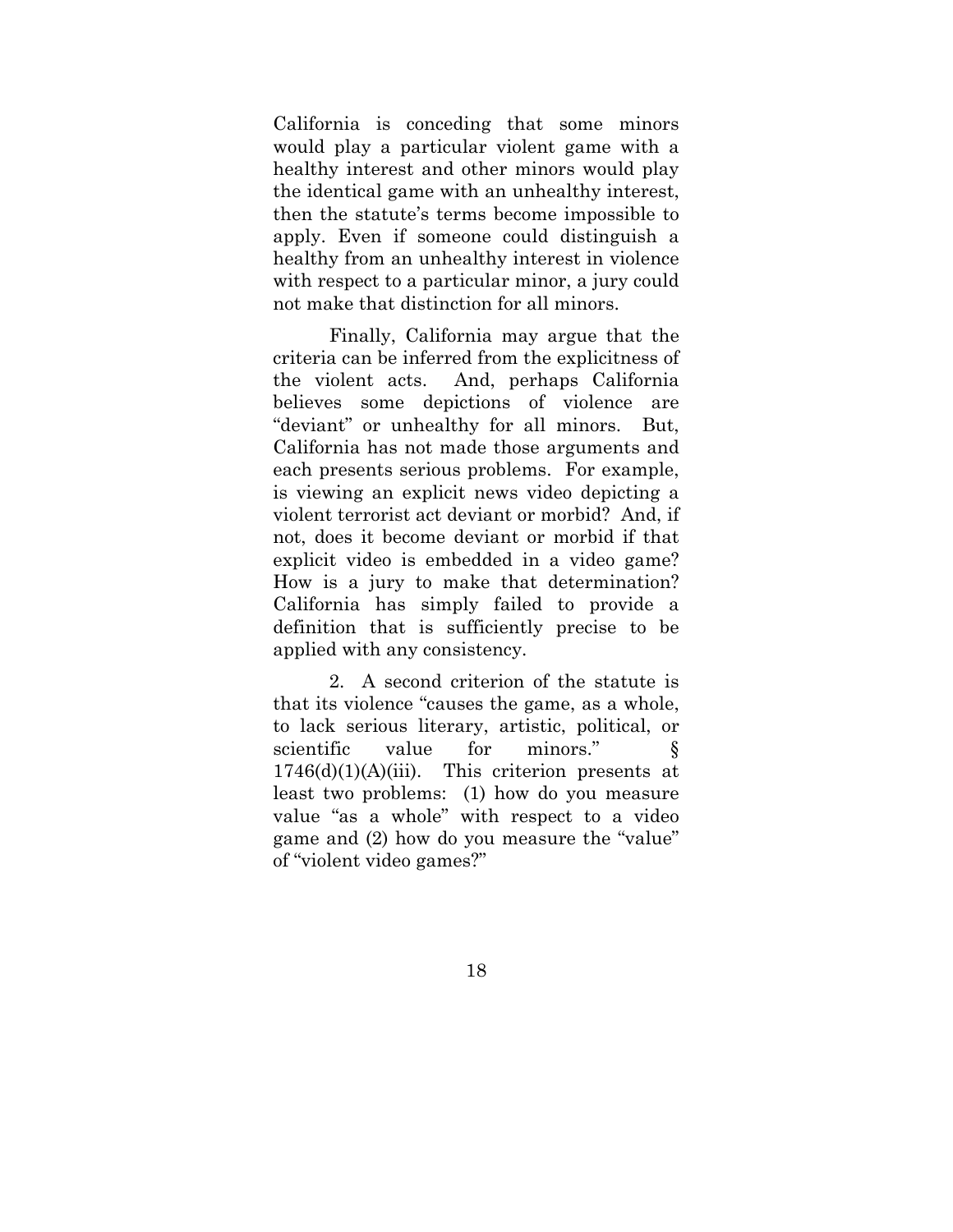*"As a whole."* In *Miller*, this Court held that the obscenity of a book or magazine must be judged by determining that the work "as a whole" is prurient and lacks value. *Miller*, 413 U.S. at 24. If this requirement did not exist, an entire 300 page book could be made illegal just because it has one page or two pages that are prurient, offensive and seen as lacking value. Application of the "as a whole" requirement is thus critical, but also relatively simple to apply in the context of a book or magazine.

The statute in this case, tracking *Mille*r, requires that game be "deviant or morbid" "as a whole" and lack value "as a whole." Justice Kennedy has noted the difficulty of applying the "as a whole" part of the *Miller* test in contexts other than books or magazines. *Ashcroft v. ACLU*, 542 U.S. at 592 (Kennedy, J., concurring). Applying it to video games is difficult, if not impossible. Video games often take hours to play to completion. Such play can last as long as fifty hours or more. Rio Waye, *The Longest Video Games To Beat of All Time*, Helium, http://www.helium.com/items/ 1757848-the-longest-video-games-to-beat-of-all -time (last visited Sept. 10, 2010). A game also usually has multiple story lines. A player who takes one action at one stage of the game will take one route forward and a player who takes a different action at the same stage of the game will take a different route forward, as this description of Grand Theft Auto makes clear: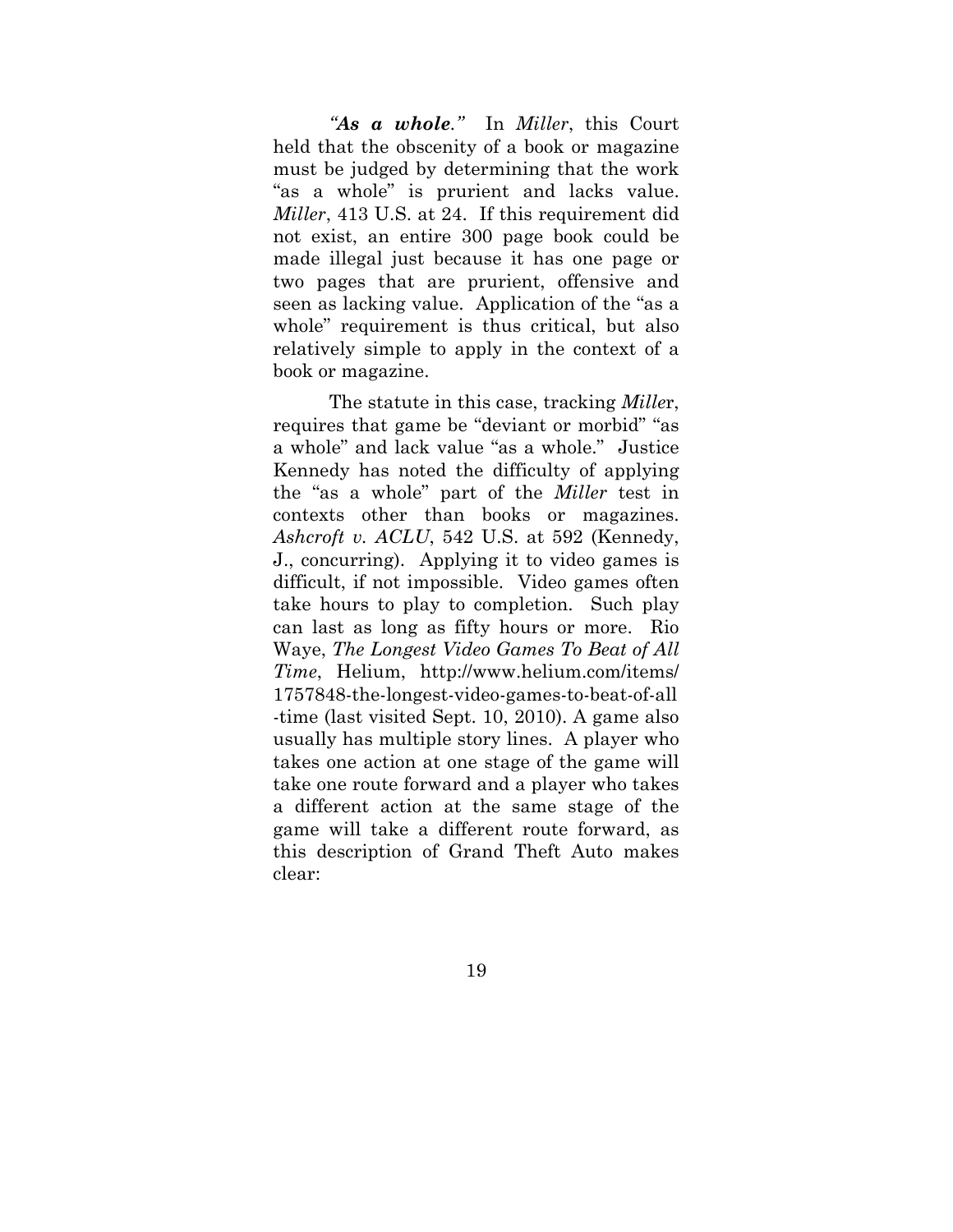The open, non-linear environment allows players to explore and choose how they wish to play the game, the game involves choices you make, whether or not to kill someone, or steal, so the game involves choices. Although storyline missions are necessary to progress through the game and unlock certain content and parts of the city, they are not required, as players can complete them at their own leisure. When not attempting a storyline mission, players can free-roam, giving them the ability to do activities. Side missions such as locating and destroying criminals in the police car database or participating in street races can keep the player occupied for hours. Free-roaming also includes going around the city, and doing many, many things, like buying, driving, walking, etc.

It is possible to have multiple active missions, as some missions run over the course of several days and require the player to wait for further instructions or events. The player can also attempt a variety of optional side missions.

*Grand Theft Auto IV*, Wikipedia, http://en.wikipedia.org/wiki/Grand\_Theft\_Auto \_IV (last visited Sept. 3, 2010).

In addition, the progress of the game is affected by the skill of the player. Less skillful players may end up blocked or diverted; more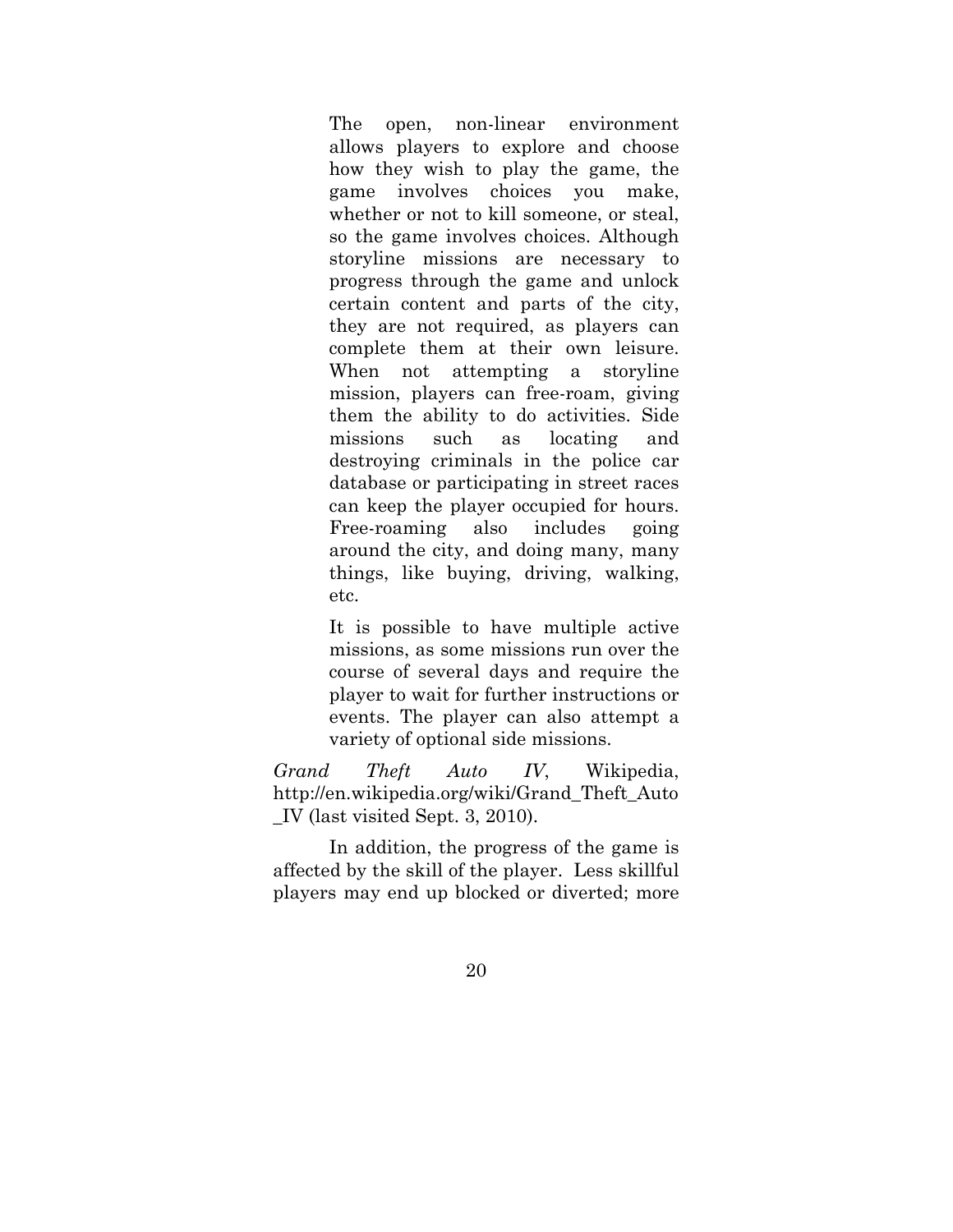skillful players may be able to move forward in various different directions. For many players, who do not successfully ever complete the game, they will never see the game "as a whole." Does the "whole" of the game include those portions that only some players encounter and other players never see? If one player successfully resolves a hostage crisis through negotiation and another player, taking a different path, responds with graphic violence that ends with the death of the hostages, how is the jury to decide the value or deviance of the game as a "whole," even assuming it concludes that the latter path is deviant in its explicit depiction of violence?

There are enormous practical problems with applying the "as a whole" language to a video game. It is unlikely that an average juror will be able to play the game to completion. Will the government hire an expert who can play every branch of the game in front of the jury day after day after day? Will the expert deliberately go down every route including those that dead-end? Will the expert make the mistakes and suffer the consequences that inexperienced gamers suffer? How will appellate courts review judgments of trial courts given that the appellate courts must review First Amendment factual findings de novo and given that presumably the "value" part of the statute's definition presents an issue of law? *E.g.*, *Pope v. Illinois*, 481 U.S. 497 (1987); *Bose Corp. v. Consumers Union*, 466 U.S. 485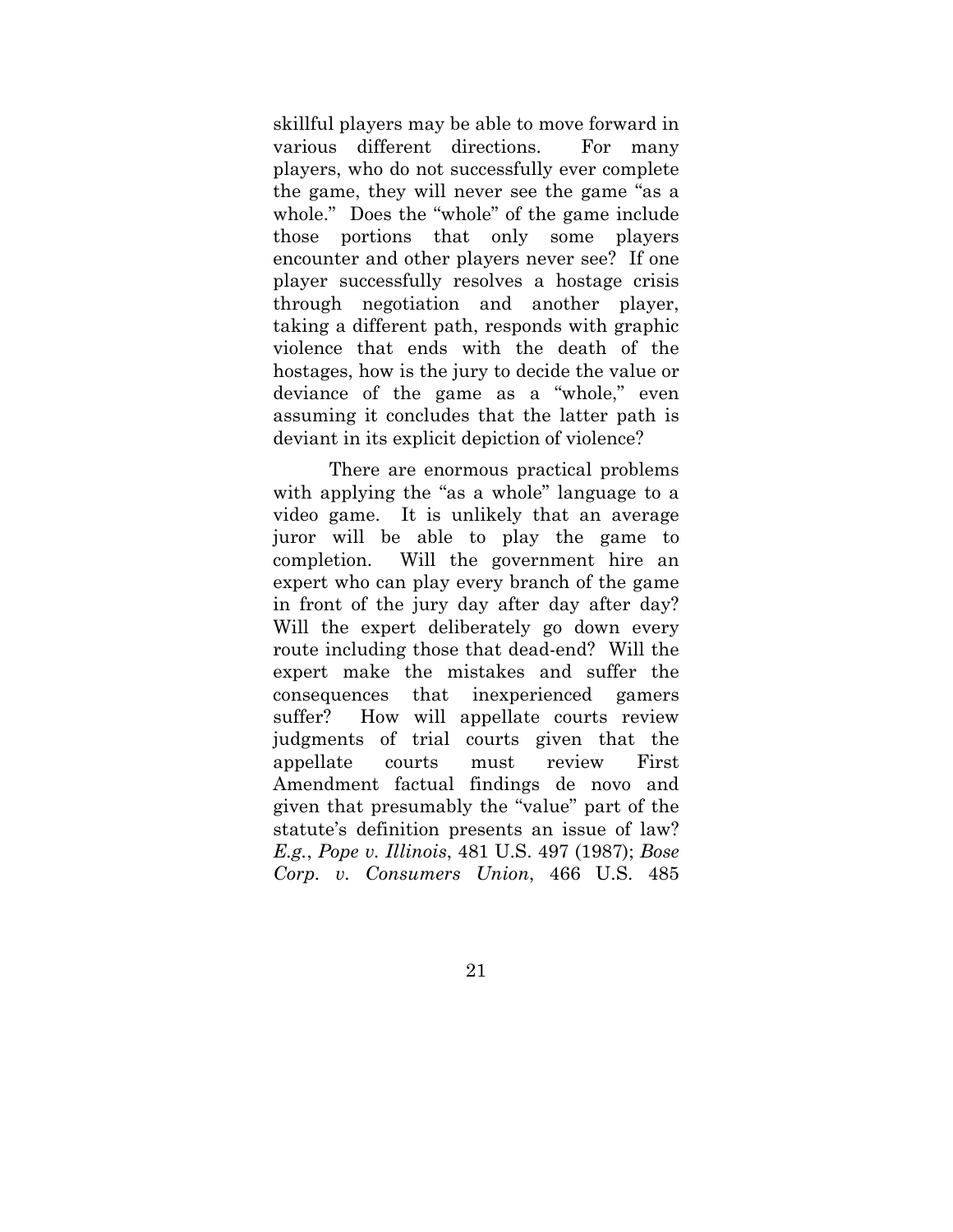(1984)**.** Will appellate judges attempt to play the entire game?

The difficulty of applying the "as a whole" requirement to video games is vividly illustrated by California's submissions in this case. According to the Court of Appeals, California submitted "a videotape that contains several vignettes" from certain games. *Video Software Dealers*, 556 F.3d at 955. California has lodged with this Court a "video compilation," presumably the same game excerpts to which the Court of Appeals has referred. Pet. Br. 46. In other words, California has not even attempted to illustrate to any court in this case that there is a single video game that is violent (or "deviant or morbid") "as a whole." Instead, California appears to be relying on an interpretation of the statute directly contradicted by its language because of the recognition that the "as a whole" requirement in the statute cannot be reliably or practically applied.

*"Value":* The difficulty of judging the value of a video game is also far greater than the difficulty of judging the value of a book or magazine. There is a great deal of evidence that video games, including those that are violent, are valuable in a variety of ways, sometimes independent of the content and sometimes because of the content. For example, video games can play a role in making friends, in channeling competition, in peer-teaching, in regulating feelings, in achieving mastery, and in providing a safe outlet for anger or other strong emotions.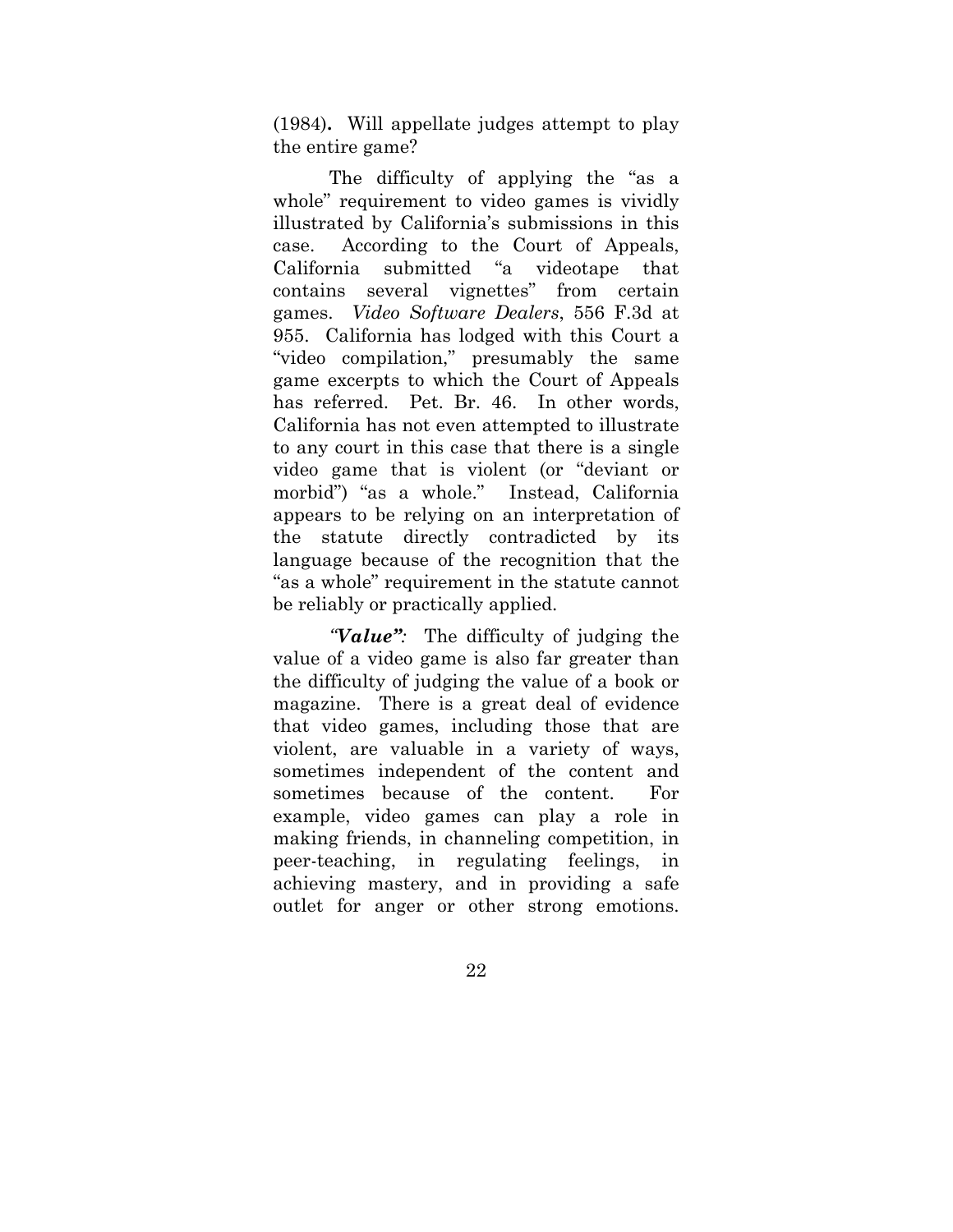Cheryl Olson, *Children's Motivations for Video Game Play in the Context of Normal Development*, 14 Rev. Gen. Psychol. 180 (2010); *see also* Steven Johnson, *Everything Bad is Good for You* (2006) (video games prepare people for life by placing you in an environment where you don't know and must discern the rules in order to succeed); Gerard Jones, *Killing Monsters* (2002).

One of the a*mici*, the National Youth Rights Association, asked readers of its website to comment on the value of video games and violent video games in particular. *Schwarzenegger v Gamers – Help Us Fight Back*, national youth rights association (August 11, 2010, 2:11 p.m.), http://blog.youthrights.org/2010/08/11/schwarz enegger v gamers help us fight back/#comm ents. The range of "value" seen by those who played the games while minors and are still playing them is impressive. Many of the contributors saw important political components to the games. The game Halo, for example, was described as involving enemies who are trying to destroy humans as a result of extreme religious beliefs. Success is achieved, in part, by learning teamwork. Ethical problems are raised by one of the enemy who sees the error of his ways and cooperates with humans. Narella, Comment to *Schwarzenegger v Gamers*, *supra* (Aug. 12,  $2010, 5:16 \text{ p.m.}$ .  $6$  One contributor described a

 $\overline{a}$ 

<sup>6</sup> Halo, like many of the games, exists not only in game form but in book form as well (books which minors can freely buy in California). *E.g.*, Eric Nylund, *Halo: The*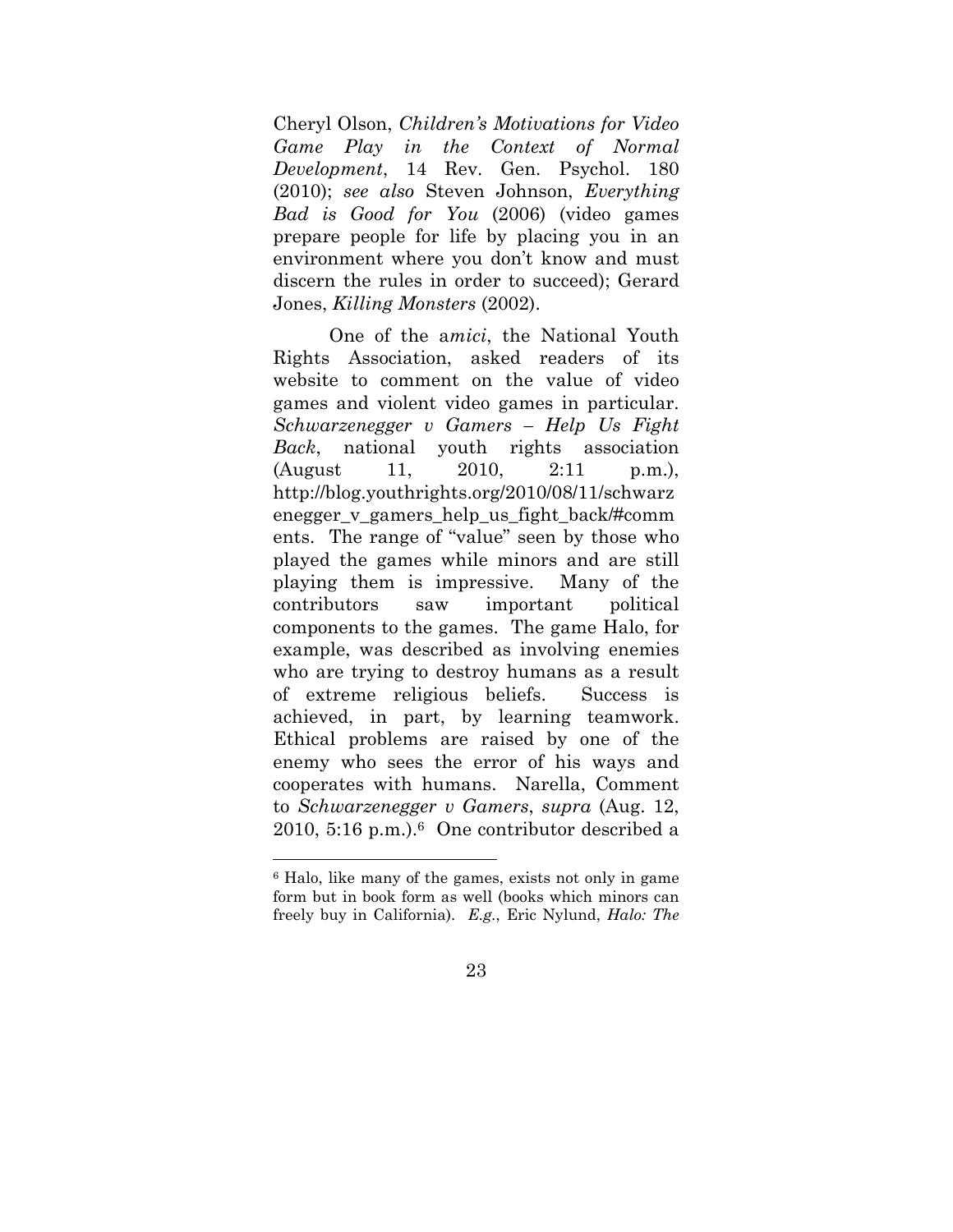portion of ModernWarfare 2 in which a soldier is asked by his commander to perform a horrible act. When he follows the order, the result is that he dies and war ensues, raising questions about following unjust orders. Adam, Comment to *Schwarzenegger v Gamers*, *supra* (Aug. 13, 2010, 12:02 p.m.). Another commentator defends the Grand Theft Auto games because they "Paint a brutal picture of street crime, gang violence, and drug abuse. Prominently feature corrupt politicians and law enforcement officials. Include parody and political commentary, particularly on the radio stations. Among the subjects that are criticized on the radio [heard in the game]: right-wing media, left-wing media, militarism, celebrity role models, Scientology, poverty, journalistic integrity, counter-terrorism measures, youth crime, immigration, homosexuality and heteronormativity, and more." Mikkel Paulson, Comment to *Schwarzenegger v Gamers*, *supra* (Aug. 13, 2010, 9:37 p.m.).

Independent of content, contributors noted that, as one put it, "many strategy games (like Starcraft) are intellectually stimulating like chess. You have to develop strategies to beat your opponent, counter your opponent's strategies and occasionally recover from your own screw ups. You do this all on the fly too. It's a mental exercise really." Matt,

 $\overline{a}$ 

*Fall of Reach* (2001). The fact that book versions are treated differently from video game versions further illustrates the difficulties with California's decision to single out video games from all forms of media.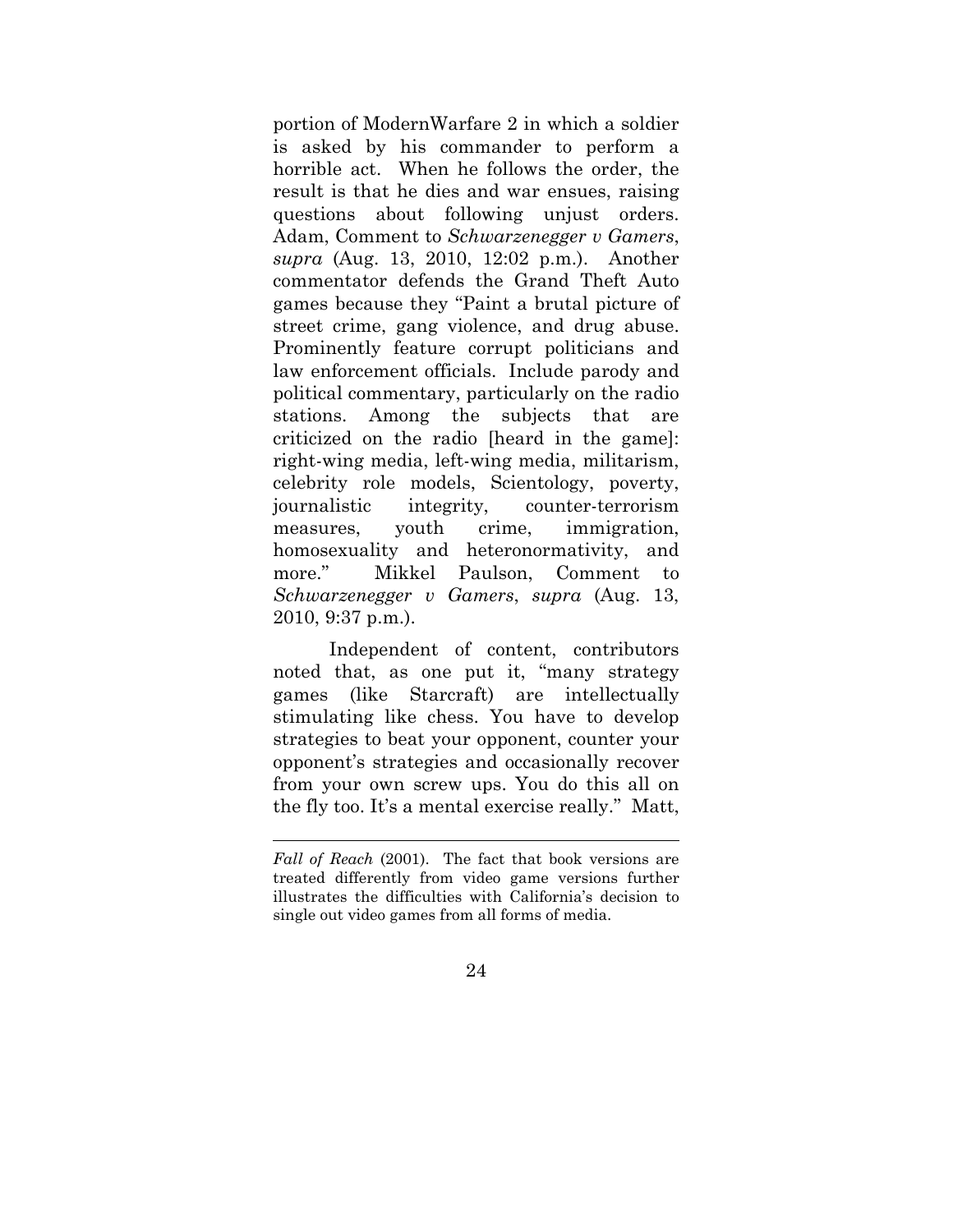Comment to *Schwarzenegger v Gamers*, *supra* (Aug. 12, 2010, 2:45 p.m.). Other contributors movingly asserted that they found a socially useful outlet for violent thoughts by playing such games. *See* Alexx Souter, Comment to *Schwarzenegger v Gamers*, *supra* (Aug. 15, 2010, 1:21 a.m.); SoulRiser, Comment to *Schwarzenegger v Gamers*, *supra* (Aug. 13, 2010, 2:29 p.m.).

This anecdotal reporting is supported by other sources, as well. For example, the *New York Times* found Grand Theft Auto IV to be "richly textured and thoroughly compelling work of cultural satire disguised as fun." Seth Schiesel, *Forget it, Niko, It's Liberty City, a Dystopian Dream*, N.Y. Times, Apr. 28, 2008, at E1.

Postal 2, another often criticized game, contains a segment in which the protagonist has to vote and finds a confusing ballot with jokes about chads. Fwiffo, *Postal 2*, Game Over Online (Apr. 7, 2003, 1:07 p.m.), http://game-over.net/reviews.php?id=827. Reviewers have mixed views on the game. One reviewer thought that "it's almost as much a political product as a game product…something akin to, dare I say, the art house indie flicks in the film industry." *Id*. Another said the "game is obviously an attempt to poke fun at these issues but they are handled in such an unintelligent manner…." Richard Clifford, *Postal 2: Decidedly Controversial FPS Gets the Ferrago Verdict*, play.tm (May 20, 2003), http://play.tm/review/1631/postal-2/.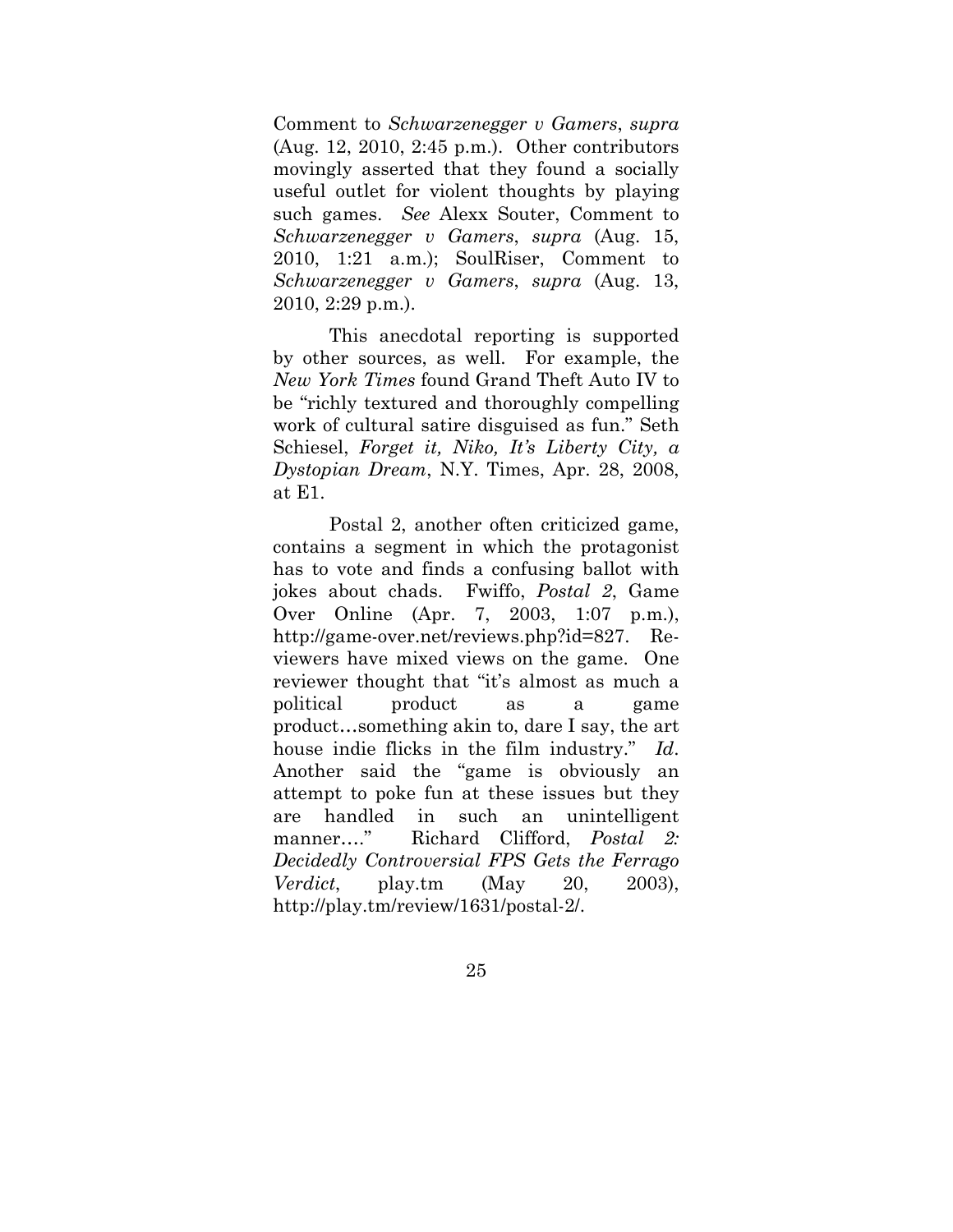*Amici* do not suggest that these games have value or do not have value, only that the question of determining value of something as multi-faceted and complex as a video game is at best difficult, and not easily subject either to objective determination or consistent application.

*"for minors"***:** Each of the definitional subsections in the statute includes the phrase "for minors." Thus, the game must appeal to the "deviant or morbid interest of minors," must be patently offensive "as to what is suitable for minors," and must lack "value for minors."  $\S$  1746(d)(1)(A). "Minors" includes anyone "under 18 years of age." § 1746(a). It thus includes five year olds and 17 year olds. It treats a six year old child living with his or her parents identically to a 17 year old person, emancipated and living with a spouse and raising children.

There is a wide societal consensus that there is material that is not appropriate for younger children but is appropriate for teens. Thus, video rating systems, like those for movies and television, distinguish older and younger minors, applying different standards to different age groups. *Game Ratings & Descriptor Guide*, Ent. Software Rating Board, http://www.esrb.org/ ratings/ratings\_guide.jsp (last visited Sept. 3, 2010); *What Each Rating Means*, Motion Picture Ass'n Am., http://www.mpaa.org/ratings/what-each-rating -means (last visited Sept. 10, 2010) (movies); *About the TV Ratings and V-Chip*, TV Parental Guidelines, http://www.tvguide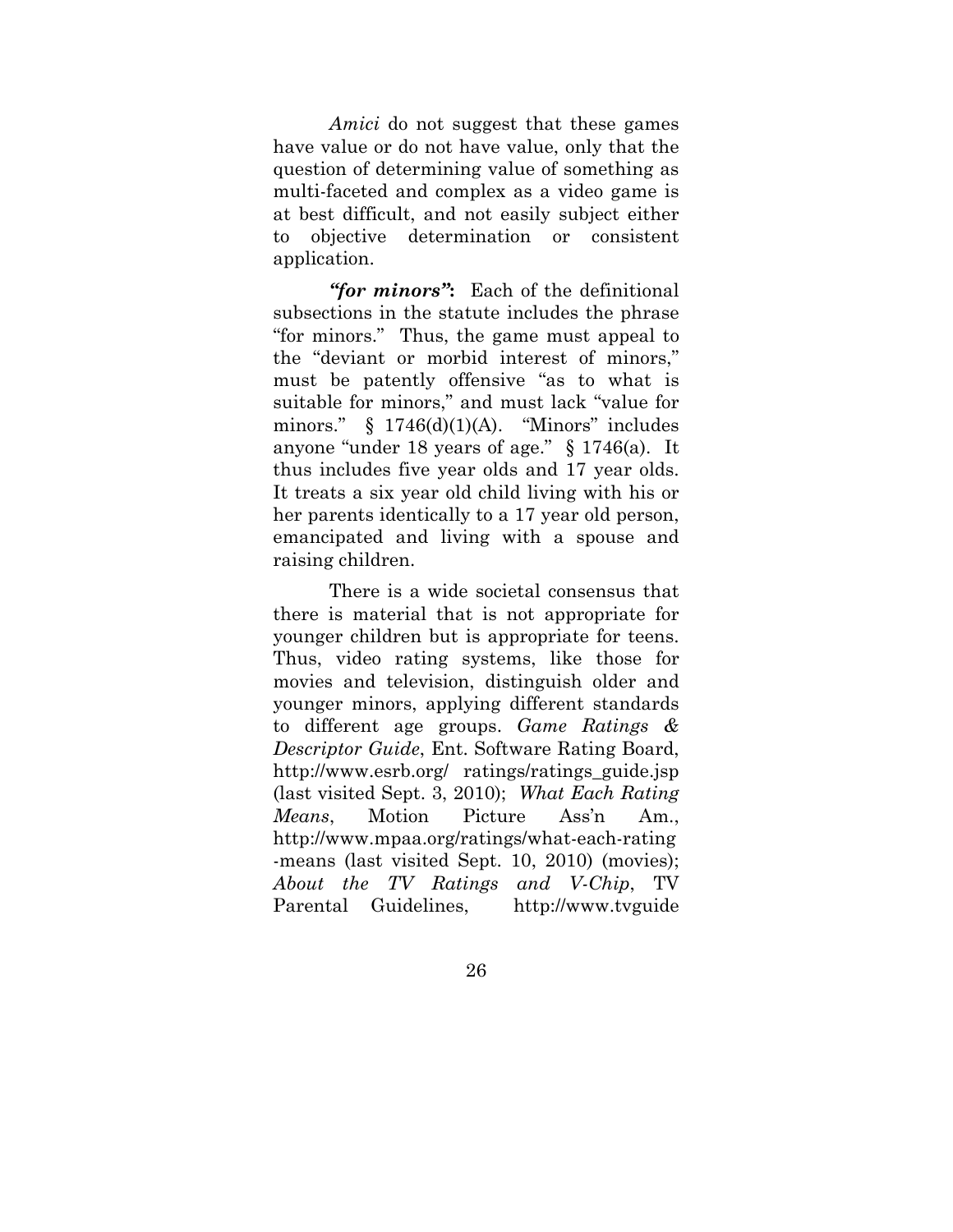lines.org/ (last visited Sept. 10, 2010) (television). California's statute makes no such distinctions. Therefore, what standard should a jury apply? Can the jury find a game to be a "violent video game" because it is, for example, patently offensive for a five year old even if it is not patently offensive for a 17 year old? If so, the 17 year old is being deprived of speech to which he or she is unquestionably constitutionally entitled. If the five year old standard can be applied, the statute prevents older minors from seeing material that they have a constitutional right to see in order to protect much younger minors. That is precisely analogous to this Court's repeated holdings that adults cannot be deprived of material in order to protect minors. *Cf. Butler*, 352 U.S. 380; *Reno v. ACLU*, 521 U.S. 844.

Alternatively, are the standards to be judged by the standard of a 17 year old? If so, there are two consequences. First, there will be speech sold to minors and available to five year olds that many will think inappropriate for that age group. Second, it is virtually impossible to imagine a game that, for example, lacks value for a 17 year old but has value for an 18 year old. *Ashcroft v. ACLU*, 542 U.S. at 678 (Breyer, J. dissenting). Indeed, this precise issue arose in *Ashcroft*. On remand, the government asserted that the statute was to be judged as to the oldest minor. Asked to produce a single web page that lacked value for a 16 year old but had value for a 17 year old (and similarly for the other parts of the definition), the government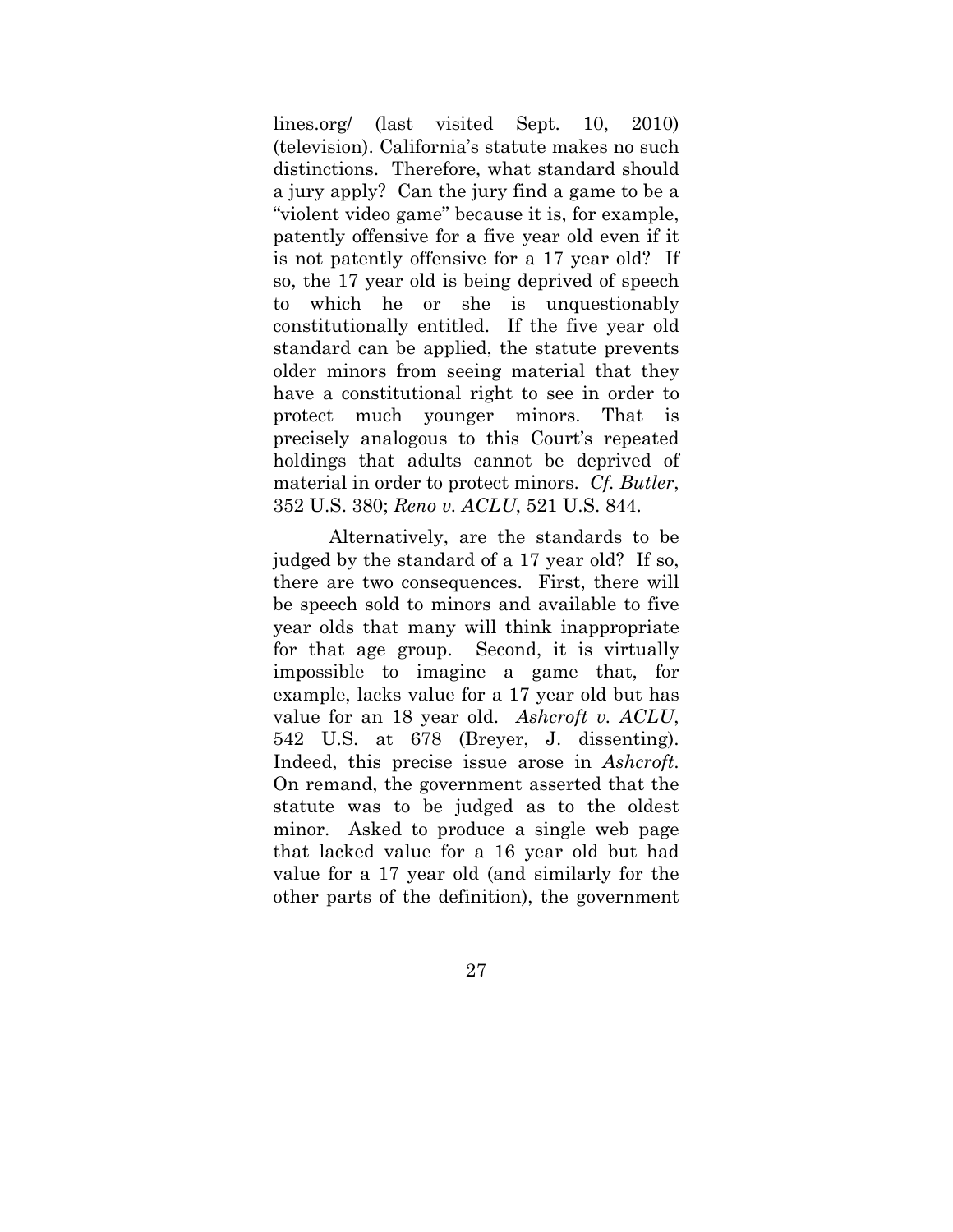conceded that no such web pages existed.7 In effect, in *Ashcroft*, the government was conceding that any speech covered by that harmful to minors statute was also legally obscene. Here, however, if the statute is judged by the oldest minor (here a 17 year old), and if there is nothing that lacks value for a 17 year old but has value for an 18 year old, then older minors are being deprived of speech to which they are entitled. The paperthin or non-existent border here is not between harmful to minors and obscenity but between alleged harmful to minors and fully constitutionally protected material.

There are certainly areas in which the law must make arbitrary distinctions on the basis of age. U.S. Constitution, Amendment 26. Indeed, in some contexts, categorical age limits are constitutionally compelled. *E.g., Roper v. Simmons*, 543 U.S. 551 (2005) (holding that the Eighth Amendment categorically prohibits the execution of juvenile murderers). Here, there is a strong societal consensus that minors are not a single group for purposes of accessing speech and that maturity levels differ widely. There is

<sup>7</sup> The government's concession came in Answers to Interrogatories. Those answers are contained in the Joint Appendix submitted to the Court of Appeals for the Third Circuit in *ACLU v. Mukasey*, No. 07-2539 (534 F.3d 181 (3d Cir. 2008)) the last court of appeals decision in the case challenging the Child Online Protection Act (COPA). J.A. 1645-1678. *Amici* can lodge those pages of the Appendix with the Court upon request.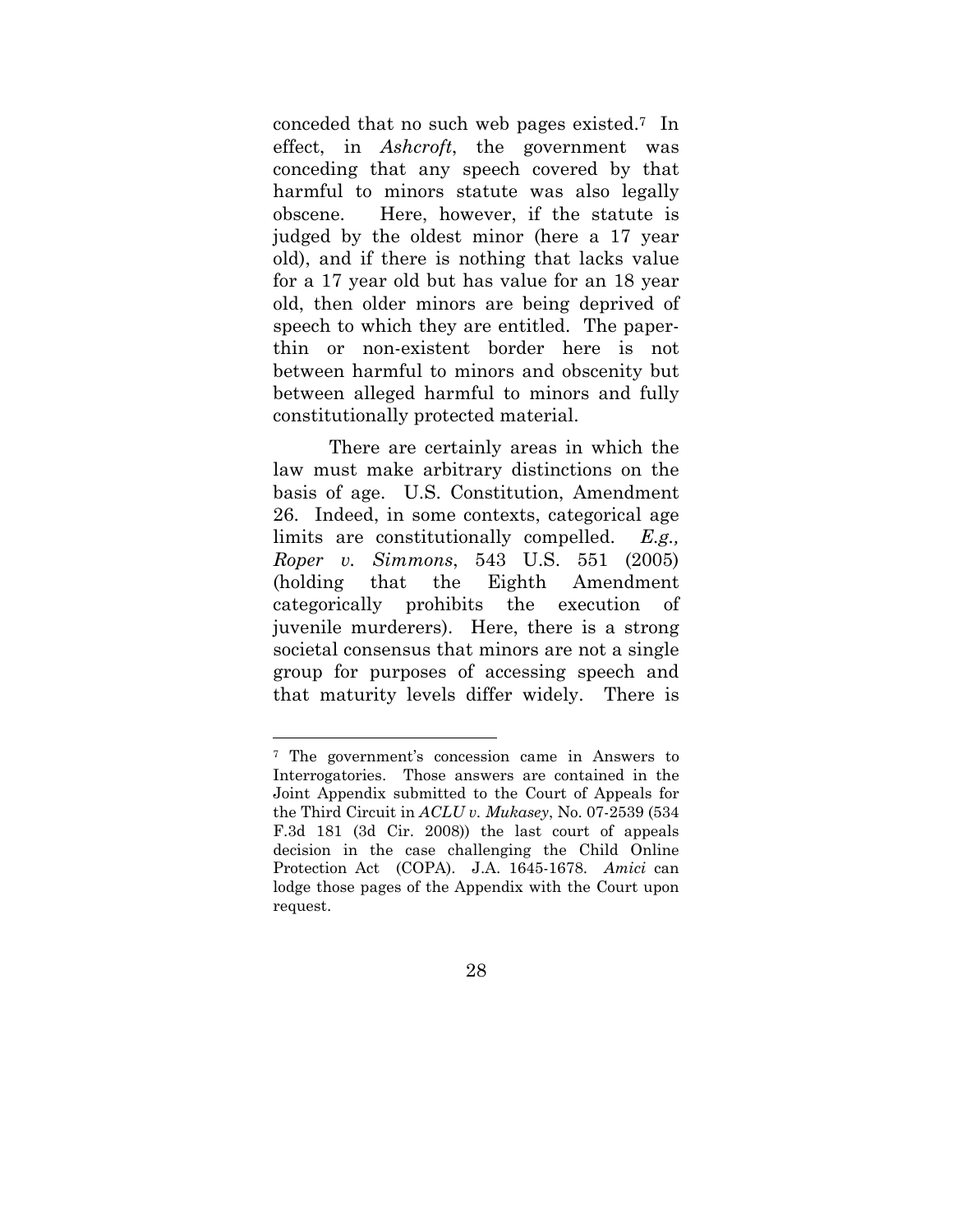also a strong social consensus that parents are best situated to determine the maturity of their own children. The alternative of allowing parents to make the decisions rather than imposing a one-size-fits-all system is both feasible and more effective. Where everyone agrees that even older minors do have First Amendment rights, where the most likely interpretation of the statute either renders the statute a complete nullity or inevitably deprives minors of those rights, and where a more sensible and effective alternative exists, the statute cannot be justified. *Ashcroft v. ACLU*, 542 U.S. at 667. In a First Amendment context, where restrictions on speech inevitably produce chill, the harm from this statute to the rights of minors and to the visual artists who produce video games is obvious and renders it unconstitutional. *Reno v. ACLU*, 521 U.S. at 871-72.

## **III. CALIFORNIA'S DEFENSE OF THE STATUTE EVISCERATES THE FIRST AMENDMENT FOR MINORS.**

 All parties appear to agree that minors have at least some First Amendment rights. *Tinker v. Des Moines Ind. Sch. Dist.*, 393 U.S. 503 (1969). The reasons for that protection were summarized by Judge Posner in another opinion striking down efforts to restrict the sale of "violent" video games to minors:

> Children have First Amendment rights. This is not merely a matter of pressing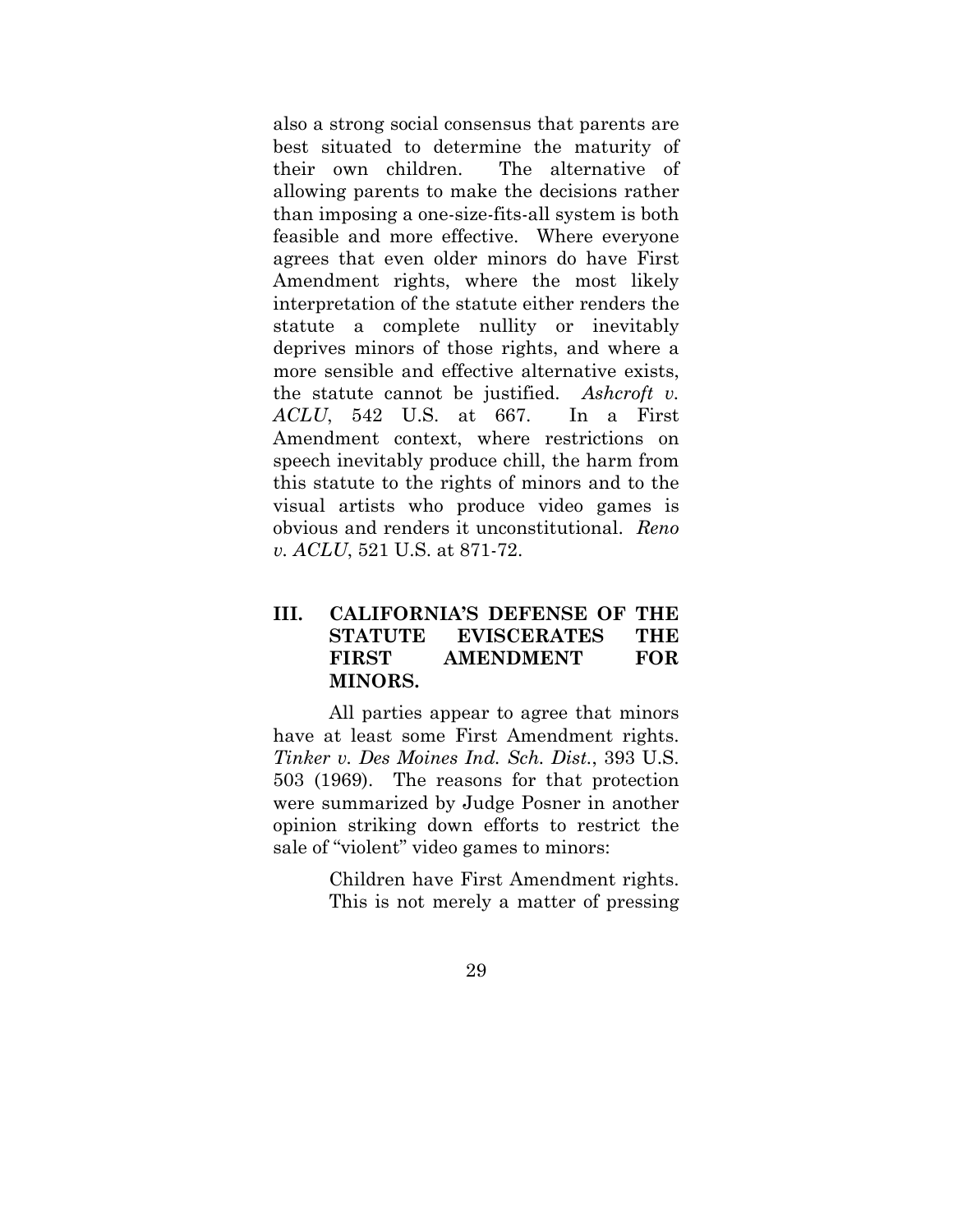the First Amendment to a dryly logical extreme. The murderous fanaticism displayed by young German soldiers in World War II, alumni of the Hitler Jugend, illustrates the danger of allowing government to control the access of children to information and opinion. …Violence has always been and remains a central interest of humankind and a recurrent, even obsessive theme of culture both high and low. It engages the interest of children from an early age, as anyone familiar with the classic fairy tales collected by Grimm, Andersen, and Perrault is aware. To shield children right up to the age of 18 from exposure to violent descriptions and images would not only be quixotic, but deforming; it would leave them unequipped to cope with the world as we know it.

*Am. Amusement Mach. Ass'n*, 244 F.3d at 576- 77 (citations omitted). Many of the lower courts, in evaluating curfew ordinances, have required that any curfew ordinance include a provision protecting the rights of minors to engage in First Amendment activity after curfew. *Hodgkins ex rel. Hodgkins v. Peterson*, 355 F.3d 1048 (7th Cir. 2004); *Nunez ex rel. Nunez v. City of San Diego*, 114 F.3d 935 (9th Cir. 1997); *Johnson v. City of Opelousas*, 658 F.2d 1065 (5th Cir. 1981); *Qutb ex rel Qutb v. Strauss*, 11 F.3d 488 (5th Cir. 1993).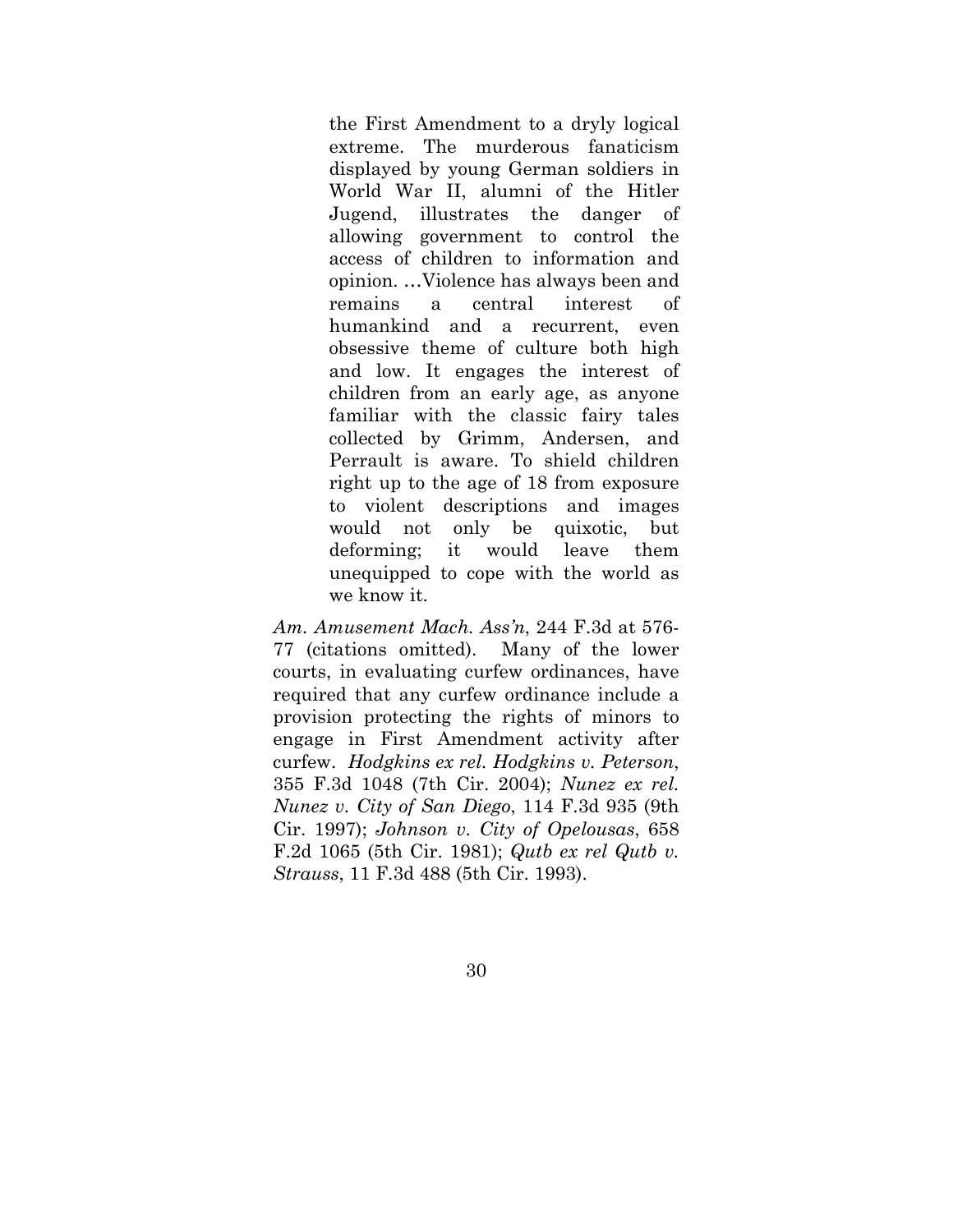California, however, proposes that the Court hold that everyone under the age of 18 has no First Amendment rights "so long as it was not irrational for the California legislature to determine that exposure to the [banned] material is harmful to minors." Pet. Br. 8. The "irrationality" standard, among the most lax imaginable, would largely eliminate any First Amendment rights for anyone under 18.

 This Court has on numerous occasions applied strict scrutiny to viewpoint and content-based restrictions designed to protect minors. *Cf. Butler v. Michigan,* 352 U.S. 380 (1957); *Bolger v. Youngs Drug Products*, 463 U.S. 60 (1983)*, Sable Comm. v. FCC*, 492 U.S. 115 (1989); *U.S. v. Playboy,* 529 U.S. 803 (2000); *Reno v. ACLU*, 521 U.S. at 875. These and other cases recognize that viewpoint and content discrimination is suspect in all circumstances and must be closely scrutinized. Indeed, a restriction directed solely at the speech rights of minors, if "based … on viewpoint restrictions, raises a host of serious concerns." *Morse v. Frederick***,** 551 U.S. 393, 426 (2007) (Breyer, J., concurring in the result). It is not sufficient to say that the speech at issue may cause harm. That "does not itself constitute a satisfying explanation…." *Id.* at 427. Because state imposed content and viewpoint restrictions on minors raise such serious constitutional concerns, it is up to parents to decide "what their children may say and hear." *Morse v.*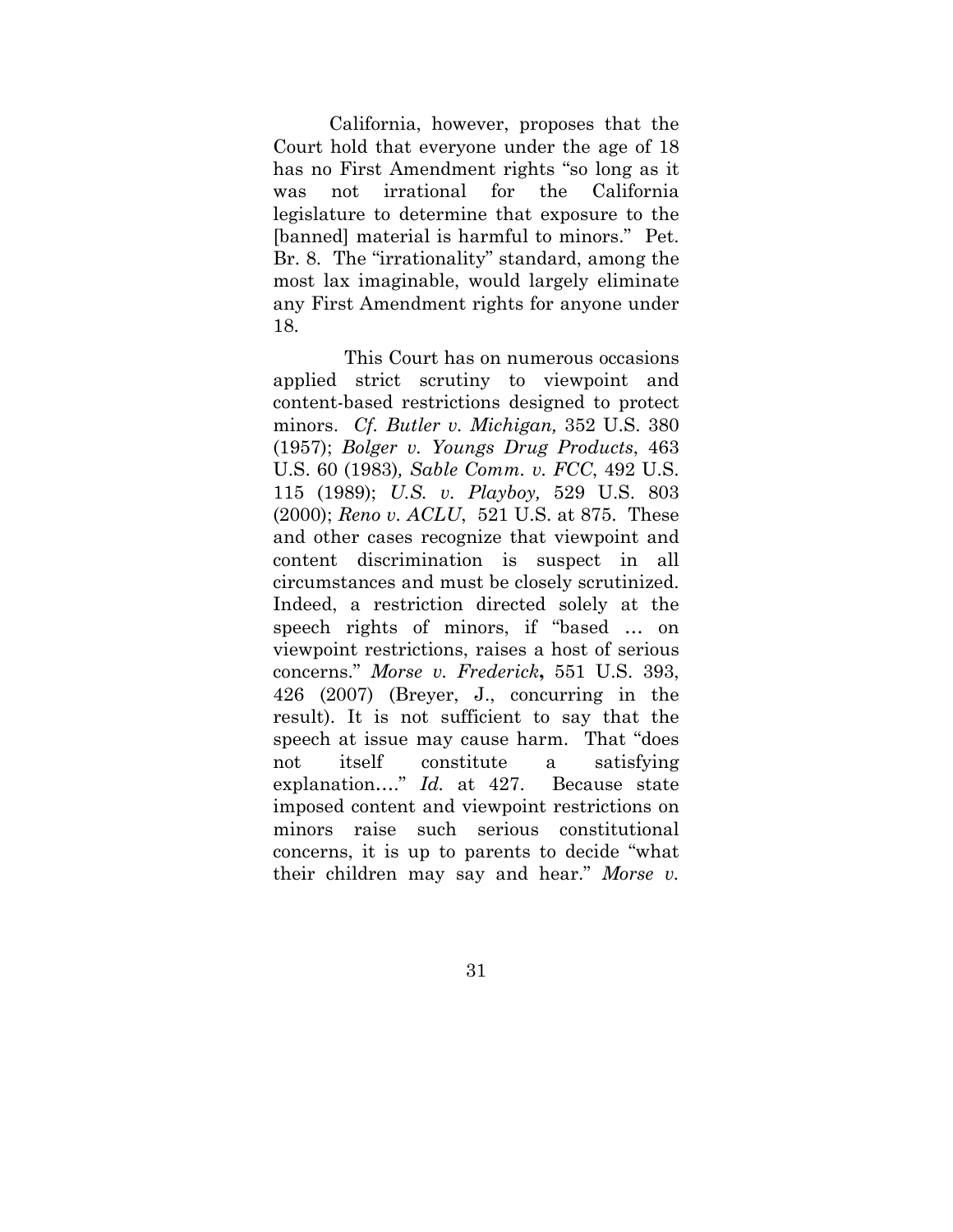*Frederick*, 551 U.S. at 424 (Alito, J., concurring.)8

 The Court has similarly rejected the argument that the government may justify a content or viewpoint-based restriction because parents might not adequately supervise their children. *Sable*, 492 U.S. 115; *Reno v. ACLU*, 521 U.S. 844; *Playboy*, 529 U.S. 803. Nor is it relevant that a regulation merely burdens but does not suppress certain speech: "When the purpose and design of a statute is to regulate speech by reason of its content, special consideration or latitude is not accorded to the Government merely because the law can somehow be described as a burden rather than outright suppression." *Playboy*, 529 U.S. at 826. If that were not the rule, a public school could remove all books about sexual orientation if they were available in the public library or bookstore, on the theory that the material has not been suppressed and those who are interested can gain access to it. The school has nonetheless crossed the line drawn by the First Amendment, by making it more difficult for students to gain access to certain material because of its content and ideas.

<sup>8</sup> In addition, parents have the right to direct their children's upbringing and education without state interference. *Wisconsin v. Yoder,* 406 U.S. 205 (1972); *Meyer v. Nebraska*, 262 U.S. 390 (1923)*.* This represents another basis for rejecting the state's argument that it can make a decision about minors' access to protected expression and impose an affirmative obligation on parents to overcome the state's determination.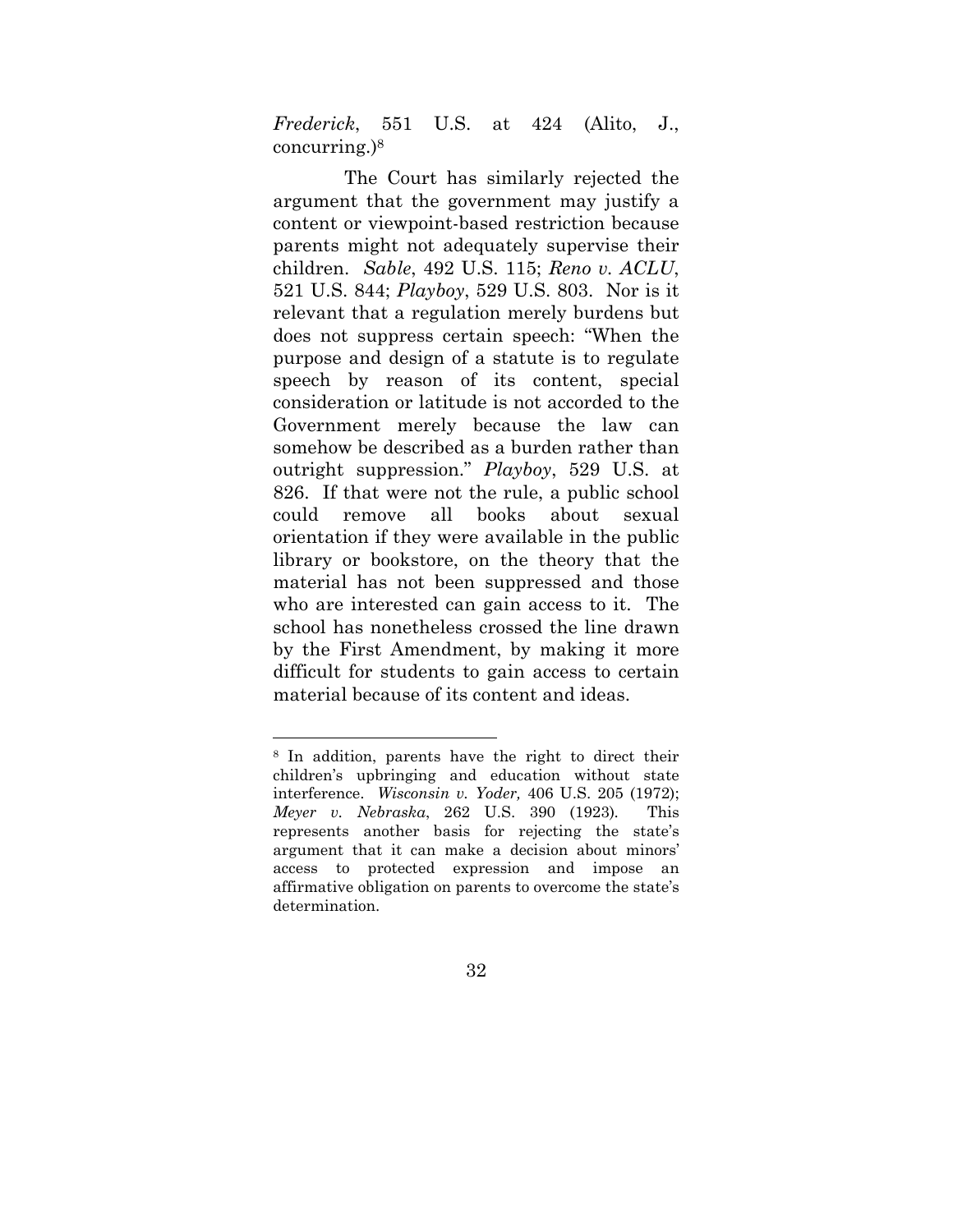It is not difficult to find vast categories of speech that someone thinks need to be restricted in order to protect children. Marjorie Heins, *Not in Front of the Children* (2001); David Hajdu, *The Ten-Cent Plague* (2008); Catherine J. Ross, *Anything Goes: Examining the State's Interest in Protecting Children from Controversial Speech*, 53 Vanderbilt L. Rev. 427 (2000). Anthony Comstock, among the first and most vigorous proponents of banning certain kinds of speech to protect children, criticized "dime novels and serialized tales; story papers; books, theatrical performances and pictures (including the classics) that might 'arouse in young and inexperienced minds lewd and libidinous thoughts;' illustrated newspapers depicting crimes; information about contraception; stage plays of 'beastly character;' chewing gum containing prizes; and candy lotteries." Ross, *supra*, at 443. California cites a variety of statutes and ordinances passed to protect children from speech that would now be easily found unconstitutional. Pet. Br. 34-36 (immoral deeds; criminal deeds; stories…of crime; comic books "devoted to crime, sex, horror, terror…;" pocket books devoted to "immorality")**.** The MPAA rating system for movies not only rates for sex and violence, but also drug use. *What Each Rating Means*, *supra*. Rap music, more recently, was the subject of censorship efforts. *Luke Records Inc. v. Navarro*, 960 F.2d 134 (11th Cir. 1992). Similarly, there have been efforts to limit trading cards and card games. Ross, *supra*, at 438 n.37. Parents in some schools have sought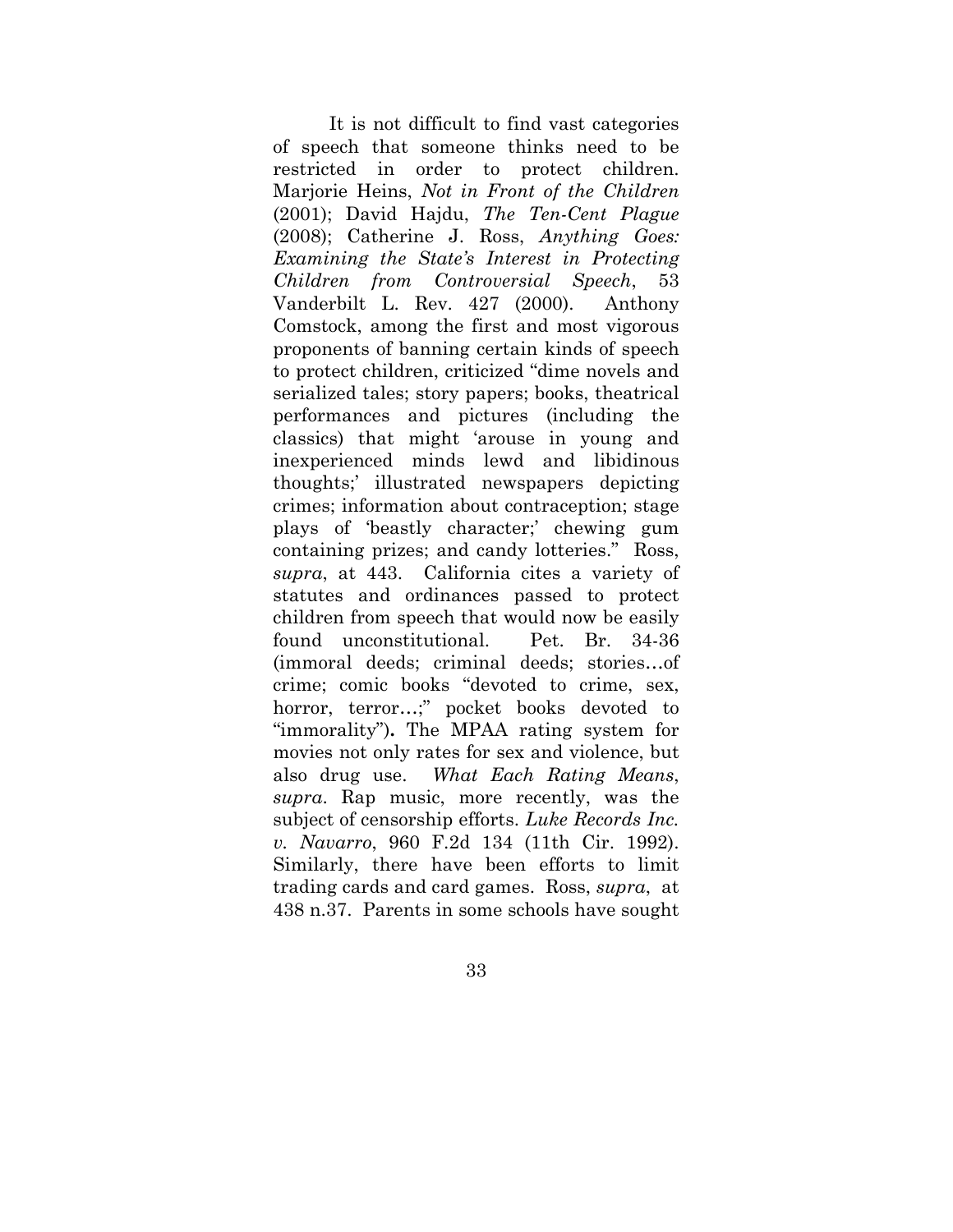to ban Halloween or Harry Potter books or any other speech reminiscent of witchcraft as harmful. *See Top Ten Most Frequently Challenged Books of 2002*, American Library Association, http://www.ala.org/ala/issues advocacy/banned/frequentlychallenged/21stcen turychallenged/2002/index.cfm (last visited Sept. 10, 2010). There have been efforts to prevent children from being able to read many of the classics of literature, including *I Know Why the Caged Bird Sings*, *Beloved*, and *Of Mice and Men*. Heins, *supra*, at 4. Parents have sought to limit sex education, contraception, and information about homosexuality. Heins, *supra*, at 77, 137-156. This Court has been required to address statutes aimed, in part, at protecting children from speech about tobacco. *Lorrilard v. Reilly*, 533 U.S. 525, 566 (2001). One of the *amici*, NCAC, compiles a list of challenges to book censorship efforts, many of which are based on the desire to protect children. *Our Activities*, National Coalition Against Censorship, http://ncac.org/p.php?rel=3929 (last visited Sept. 10, 2010). One court, citing this Court's decision in *Ginsberg*, has found that it can restrict abortion protestors from chanting words such as "murder" when small children are present. *Bering v. SHARE*, 721 P.2d 918, 921 (Wash. 1986).

 Each new medium of communications brings calls for censorship to protect children. This Court initially rejected First Amendment protection for movies as "capable of evil…" *Mut. Film Corp. v. Industrial Comm'n*, 236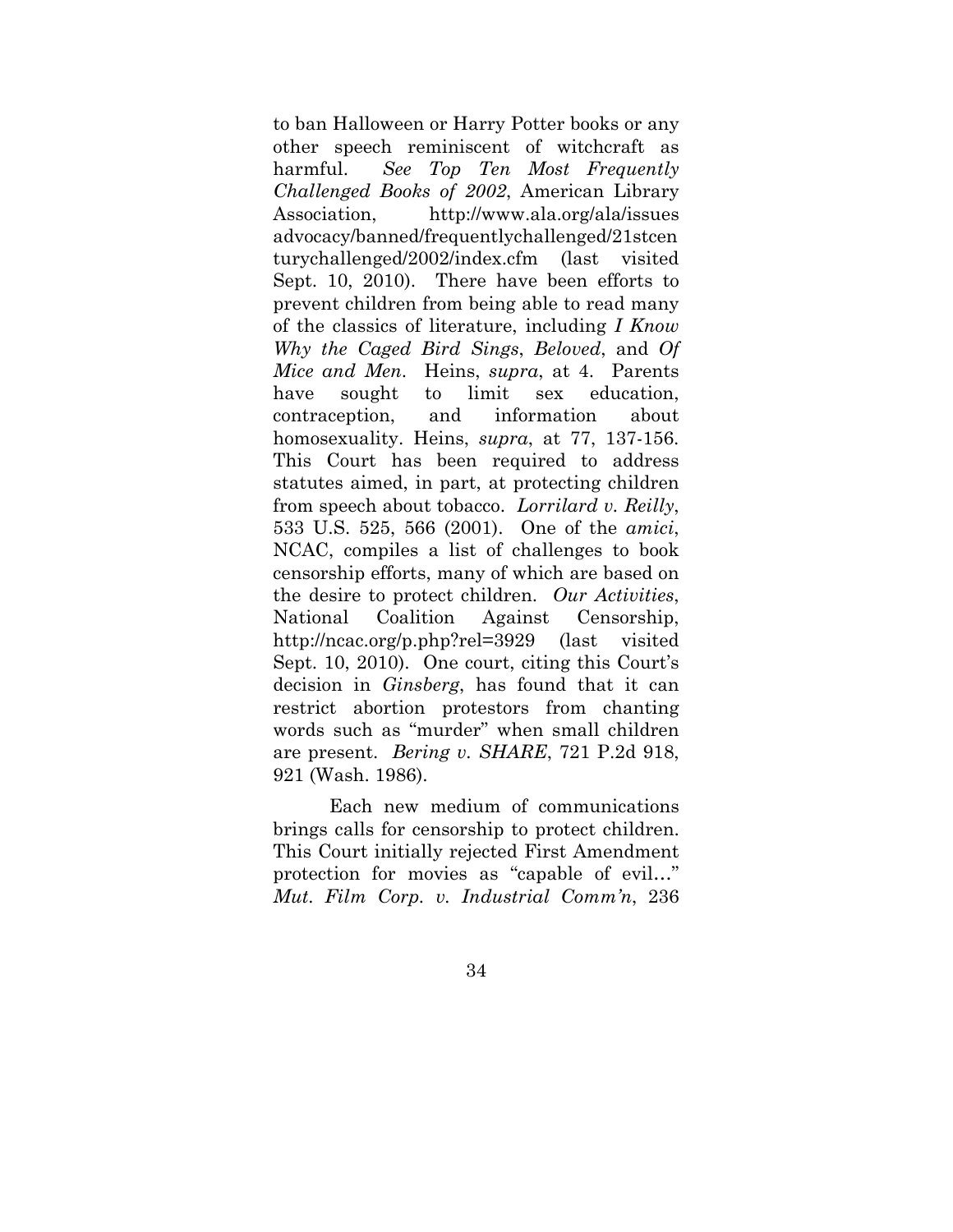U.S. 230, 243 (1915). In the early 1950s, supported by social science studies and Congressional reports, there was an extensive effort to prevent minors from accessing comic books. Hajdu, *supra.* Automated telephone services prompted litigation over efforts aimed at protecting children. *Sable*, 492 U.S. 115*.* Cable TV resulted in a flood of litigation over efforts to protect children. *Playboy*, 529 U.S. 803; *Denver Area v. FCC*, 518 U.S. 727 (1996)**.** As California emphasizes, TV and radio have been the subject of efforts at censorship to protect children. *FCC v. Pacifica Fdt*, 438 U.S. 726 (1978); *Fox Television v. FCC*, No. 06- 1760-ag, 06-2750-ag, 06-5358-ag., 2010 WL 2736937 (2nd Cir. July 13, 2010). More recently, Congress (and many states) passed laws attempting to censor speech on the Internet in order to protect children. *Reno v. ACLU*, 521 U.S. 844; *Ashcroft v. ACLU,* 542 U.S. 656. In most instances those efforts have failed, as they should, and there is no evidence that minors have suffered as a result.

 Given the extensive evidence that there will always be new efforts to create categories of speech that can be banned (*United States v. Stevens*, 130 S. Ct. 1577) the standard proposed by California, that any speech can be banned to minors if the legislature's actions are not irrational, is dangerous indeed. Such a lax standard will inevitably lead to more and more laws preventing minors from various types of speech. That result cannot be reconciled with the First Amendment and should be vigorously rejected. *Id.*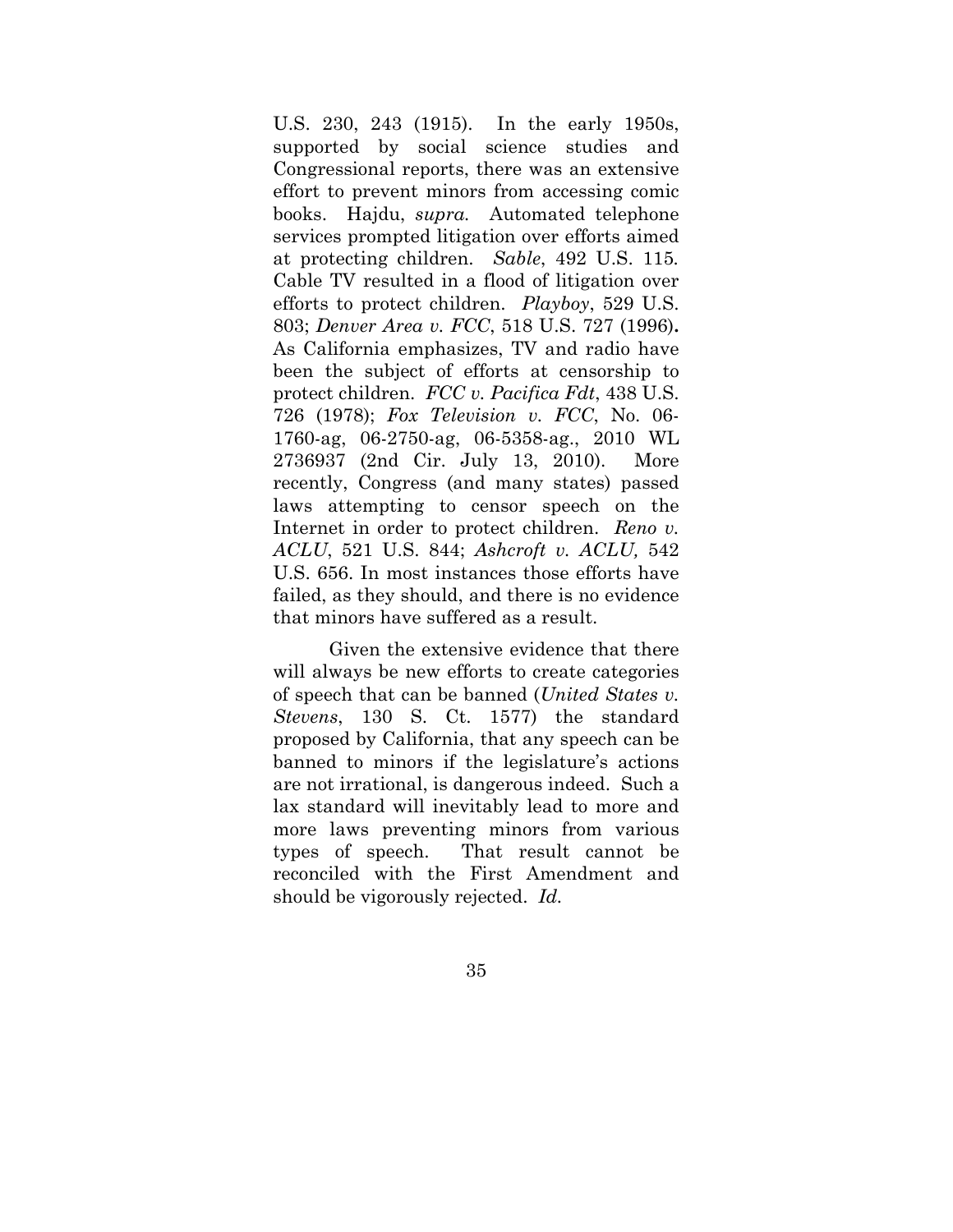#### **CONCLUSION**

 For the reasons stated above, the judgment of the Court of Appeals should be affirmed.

Respectfully submitted,

 Christopher A. Hansen *Counsel of Record* Steven R. Shapiro American Civil Liberties Union Foundation 125 Broad Street New York, NY 10004 (212) 549-2500 chansen@aclu.org

 Joan E. Bertin National Coalition Against Censorship 275 7th Avenue, Suite 1504 New York, NY 10001 (212) 807-6222

David Blair-Loy ACLU of San Diego and Imperial Counties P.O. Box 87131 San Diego, CA 92138 (619) 232-2121